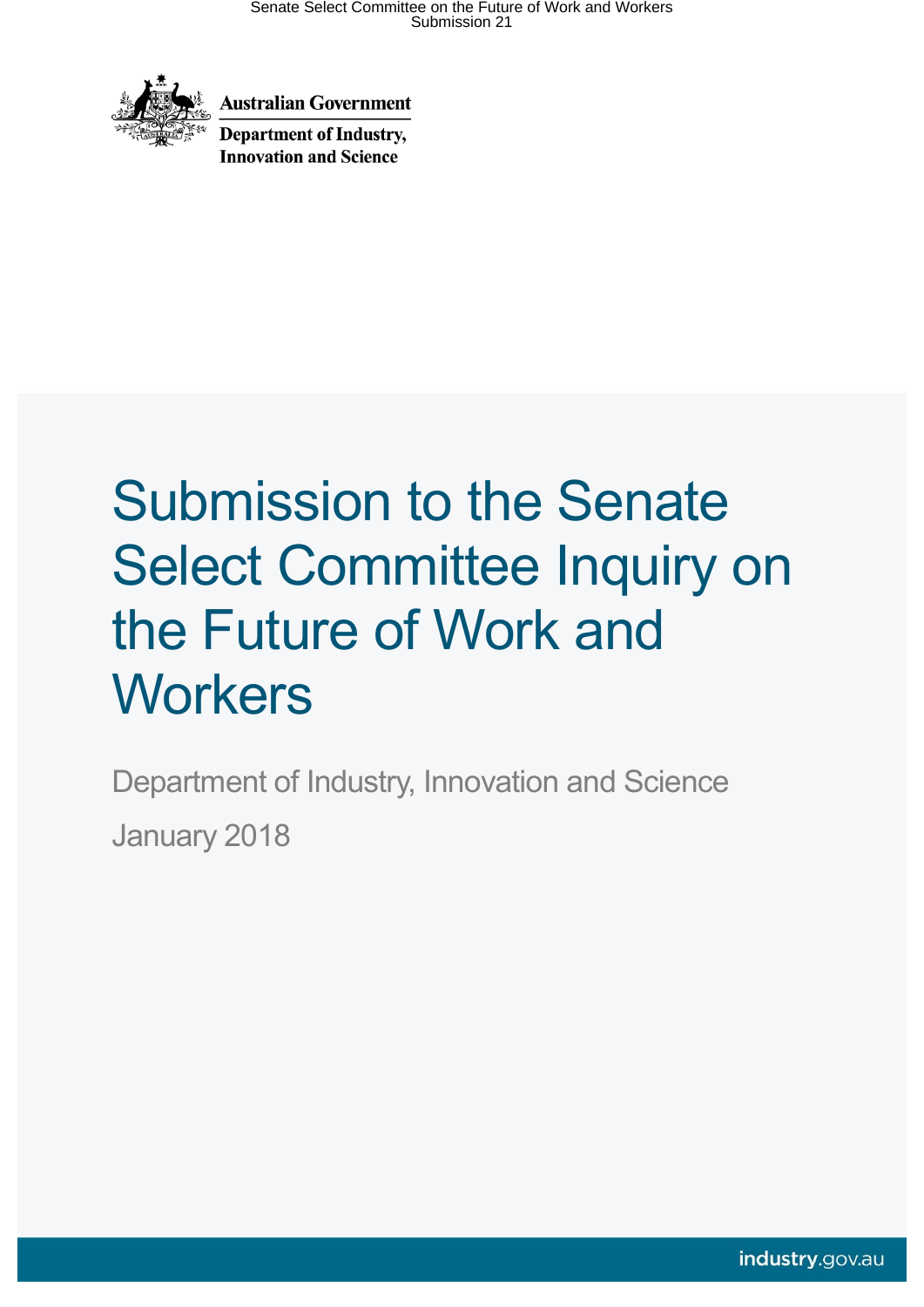# **Contents**

 $\overline{2}$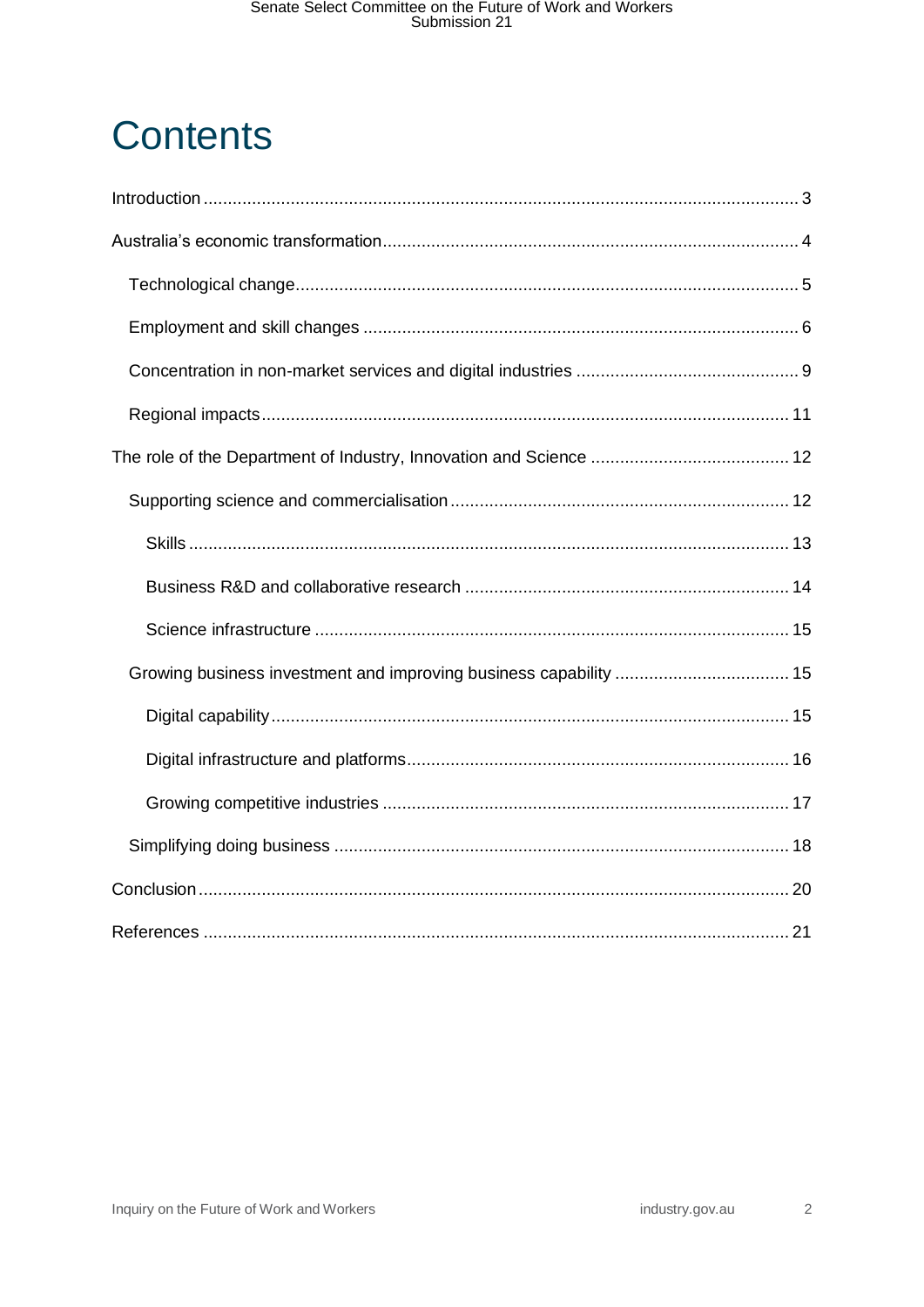## <span id="page-2-0"></span>Introduction

The Australian Government's vision is for an agile, strong and diversified economy, capitalising on Australia's commercial, innovative and scientific strengths. This is a time of rapid technological advances along with other longer-term trends including globalisation, increasing consumer engagement, the rise of Asia, demographic change and sustainability challenges. Adapting to these forces will enable the Australian economy to continue to grow and improve the well-being of Australians.

We live in a world where advancements in technology are constant and ongoing. There have been many waves of technological disruption throughout human history that have changed the way we live and the industries we work in. The horse-drawn carriage made way for the automobile; advances in agriculture enabled farmers to become more efficient and feed more people; and improvements in healthcare and inventions such as electricity, sanitation and refrigeration have all improved standards of living and economic wellbeing.

Emerging digital technologies such as artificial intelligence, robotics and the Internet of Things provide significant opportunities for economic growth. Embracing these new technologies can boost national productivity and enhance the competitiveness of Australian industries. This in turn will increase investment, exports, wages and living standards.

While technological advances can have benefits, there may also be costs and uneven impacts on individuals, industries and regions, particularly where the transition is rapid or unexpected. Such significant structural adjustment challenges are viewed by parts of the community with apprehension, especially where workers and industries are at risk of major disruption.

To create new economic opportunities Australia must promote the adoption and development of new technologies and ensure that Australians have the right skills to keep pace with change. This includes an adaptive education and skills system that is responsive to the changing demands of businesses and workers. Australia's ability to take advantage of technological progress will be key to its economic success and will be measured by the extent to which it has a diversified, flexible, resilient and dynamic economic base that can secure jobs and prosperity. Innovation is critical to promoting growth and productivity and positioning Australia as a leader in the industries of future.

From the perspective of the Department of Industry, Innovation and Science, the key areas of focus for the future of work and workers are: technological change; education and skills challenges and their impacts on employment; changing industrial composition and the growth of non-market services and digital industries; and the impact on regional Australia. The role of the department is to facilitate the growth and productivity of globally competitive industries. It also supports the building of a strong scientific and business capability, business innovation and the commercialisation of new ideas and technologies as critical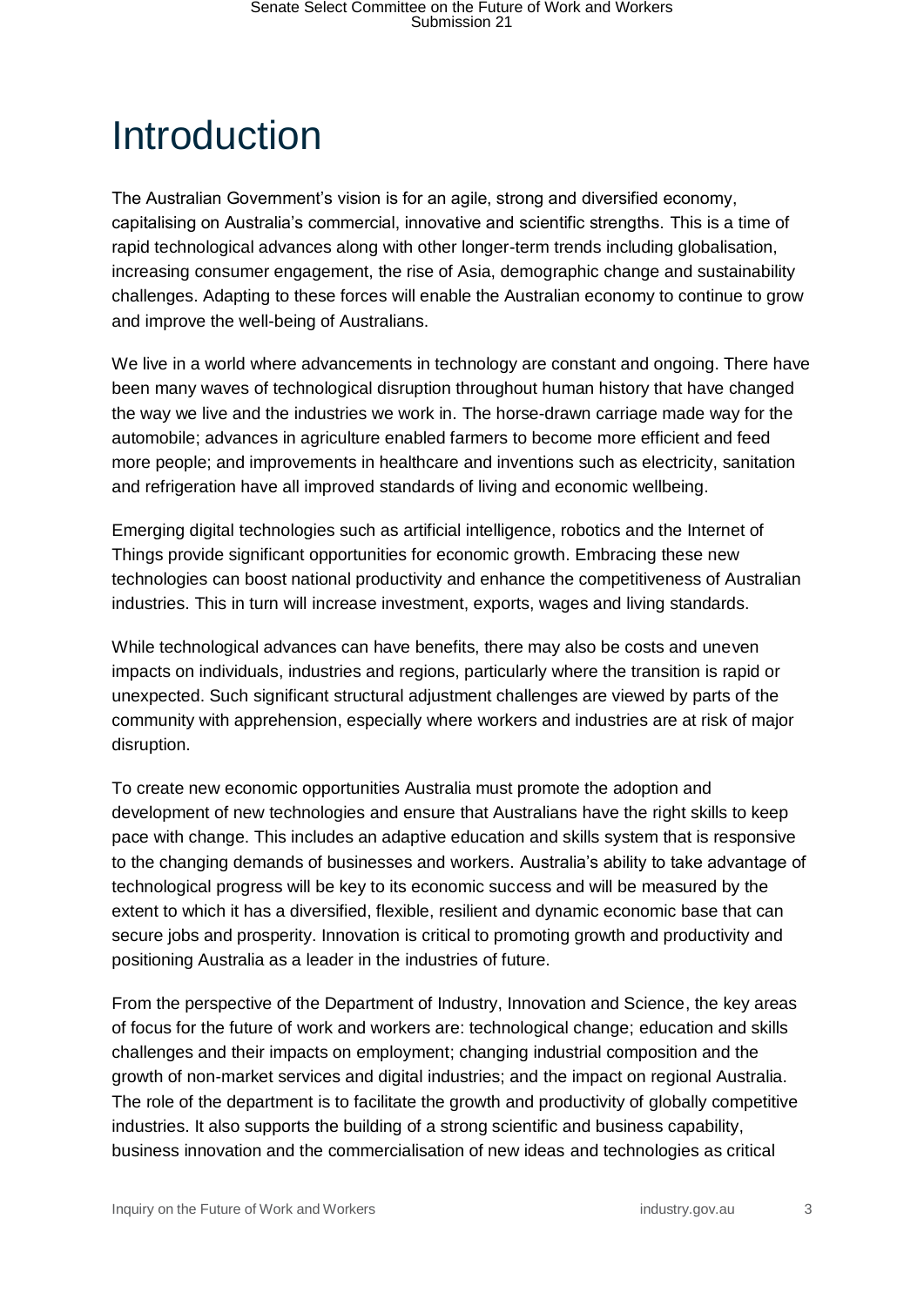requirements for productivity and economic growth. We have addressed the Terms of Reference with this focus.

### <span id="page-3-0"></span>Australia's economic transformation

Australia is in its  $27<sup>th</sup>$  year of uninterrupted economic growth. This performance has been one of the best amongst comparator nations in the Organisation for Economic Co-operation and Development (OECD). The success of the Australian economy is the result of strong institutional frameworks, economic reform, population growth and a once in a generation mining boom. Over this time Australia has sustained high living standards, attracted and grown competitive businesses, and developed a highly skilled workforce.

The success of the Australian economy, however, should not be taken for granted. Total factor productivity growth—one of the most important long-term drivers of living standards is growing slowly by historical standards with negative implications for wages growth. The end of the mining investment boom poses new challenges for new sources of growth.

Recent OECD evidence suggests that slowing productivity is not a slowing of innovation but rather the pace at which innovations spread throughout the economy. Their analysis shows that the productivity growth of the most productive global firms remained robust in the 21st century, despite the aggregate productivity slowdown, but the gap between those global firms and the rest had been widening over time (1). This raises concerns about firms' ability, particularly SMEs, to adopt technologies and knowledge developed by frontier firms. According to the World Economic Forum's Digital Readiness Index, Australia's business use of ICTs is ranked 24th and has been trending downwards since the early 2000s. And a recent Ai Group report concluded that Australian manufacturers are unprepared for the fourth industrial revolution (2).

As a relatively small open economy, Australia is exposed to changes in global markets. These are accelerating and becoming increasingly dynamic in nature due to globalisation, the rise of Asia, technology disruption, increasing consumer engagement, demographic change and sustainability challenges. By understanding the impact of these changes and how they will influence the types of skills demanded of Australian workers, education and training providers will be better able to offer training that responds to the emerging skill demands in the marketplace.

Technological advances are particularly important to increase productivity, allowing businesses to produce goods and services at a lower cost and leading to higher wages for workers. Lower costs and higher wages increases real incomes and profits, enabling consumers to buy more goods and services and businesses to increase investment. As a result of this additional demand for goods, new jobs are created to supply consumer demands and meet business investment needs.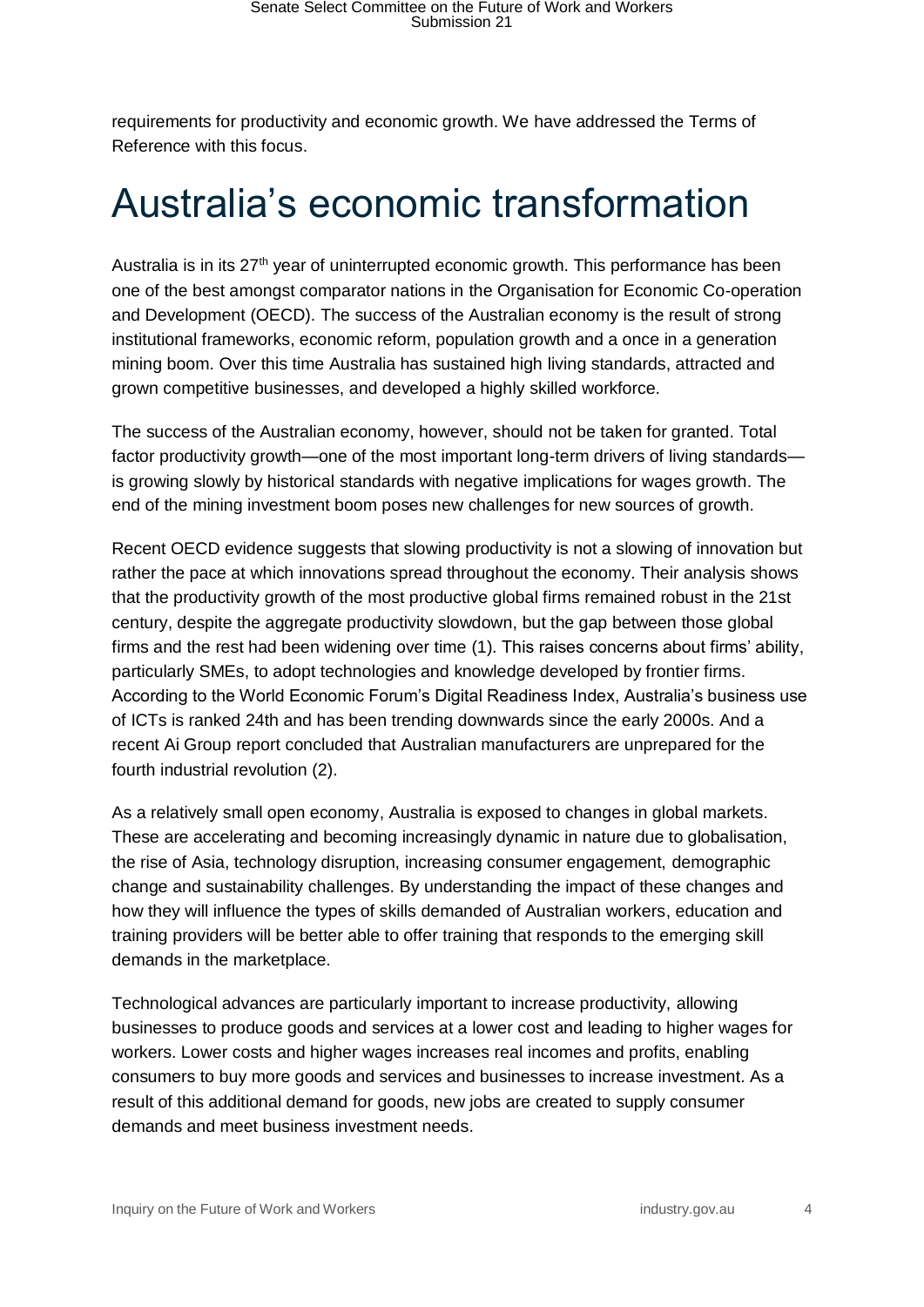Technology is also raising incomes (which creates more jobs) by encouraging more people to increase their education levels. New technology is typically complementary to high skilled workers, meaning that financial returns to education, such as university degrees, are higher and these higher returns encourage more people to increase their education levels.

### <span id="page-4-0"></span>Technological change

There have been many waves of technological advances throughout human history which have changed the nature of jobs and industries. The First Industrial Revolution from the late 18th century used water and steam power to mechanise production. This transition included going from hand production methods to machines, new chemical manufacturing and iron production processes, the development of machine tools and the rise of the factory system. While it caused disruption, it also made workers more productive, led to improvements in standards of living and created many more new jobs to replace those that were lost.

This was also the case in subsequent waves of change with the Second Industrial Revolution, which used electric power to create mass production, and the Third, which used electronics and information technology to automate production. The Fourth Industrial Revolution, the digital revolution, has been occurring since the middle of the 20th century.

In this latest wave of change, emerging technologies will affect productivity through many channels including (3):

- Combination of control devices, data analytics, cloud computing and the Internet of Things is enabling intelligent and autonomous machines and systems, which can almost entirely eliminate errors in production processes.
- Robotics have raised productivity as robots are faster, stronger, more precise and consistent than workers.
- Data driven supply chains greatly reduce the time to deliver orders.
- Mixing industrial biotechnology with chemistry can increase the efficiency of bioprocesses. Bio-based production of chemicals could substantially reduce greenhouse gas emissions.
- 3D printing can remove the need for assembly in some stages of production.

These technologies are changing the nature of economic activity and the way we work. In the United States, output and productivity in firms that adopt data-driven decision making are 5 to 6 per cent higher than otherwise. Improving data quality and access by 10 per cent is associated with a 14 per cent increase in labour productivity (3).

Developments in emerging technologies will affect business processes and inputs (including labour) and assets used to produce goods and services. However, the mere availability of technologies will not guarantee benefits and value for the Australian economy. To successfully capture the benefits from major technological changes, it is essential that these technologies are translated, commercialised and adopted. Greater benefits are likely to be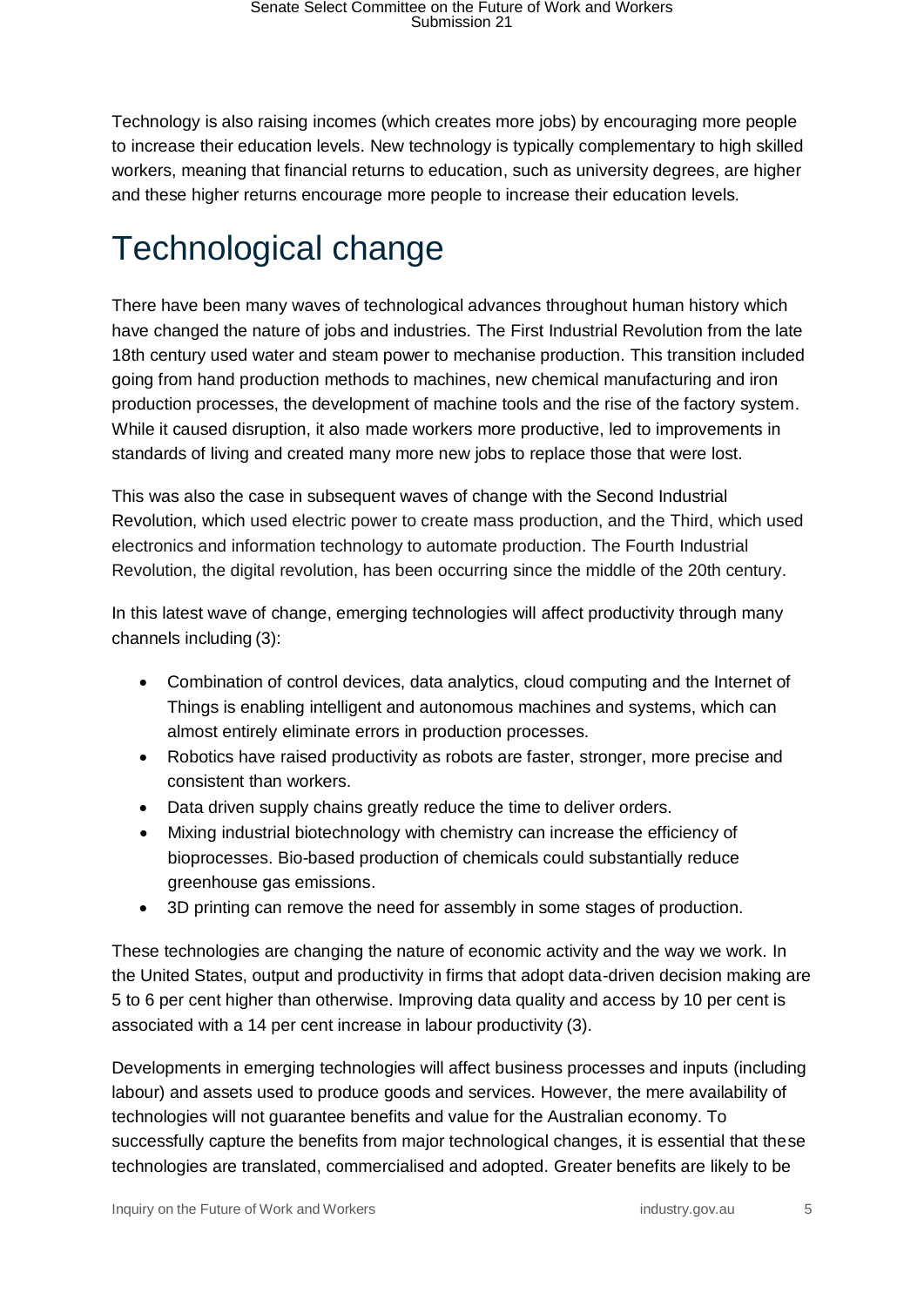captured where technological change is adopted early, or driven by innovation and research from within the Australian economy. By developing the capacity to drive change internally through science and the development of new technologies, Australia will be increasingly capable of producing people with these skills.

The net effect of technologies on employment has been positive. According to the World Bank, product innovations—created using new technologies—give rise to new industries, firms and jobs (4). Similarly, greater access to markets and resources due to improved connectivity helps firms grow and create jobs. However, employees in industries that are adopting new technologies can experience job losses in the short run, particularly those in lower skilled jobs.

Technological advances will continue to change the types of work in which people engage. While jobs and occupations have been lost since the First Industrial Revolution, many new and higher skilled jobs have been created. History also suggests that key tasks of existing jobs will evolve, as they have done over time. People with a strong skills base, including those with the ability to perform non-routine tasks, and the ability and willingness to adapt as the needs of businesses change will be increasingly sought after by business (5).

### <span id="page-5-0"></span>Employment and skill changes

Structural change occurs when there are lasting shifts in the patterns of economic activity and employment by industry, occupation or location. Shifts can occur quickly and unexpectedly or be part of a steady evolution. Change is an ongoing and important feature of the Australian economy. At the macro level, the movement of workers and resources between jobs and industries leads to improvements in productivity and economic growth and shapes our future prosperity.

Technological change, along with the other megatrends identified earlier, are driving structural change in the Australian economy and helping increase productivity and living standards.

The share of GDP and employment in manufacturing and agriculture has fallen over the last thirty years (Figure 1). These sectors have increased their productivity partly through the application of technology and freed up labour that has been absorbed in service-based industries. Additionally, technological improvements have lowered the cost of communication and logistics, allowing industries to become more specialised in their core activities and outsource non-core activities to the business services sector (6).

Technological advancements have also allowed a greater number and variety of services to be exported without the need for the physical movement of people between countries, contributing to the growth in the relative share of services across developed countries, including Australia (7).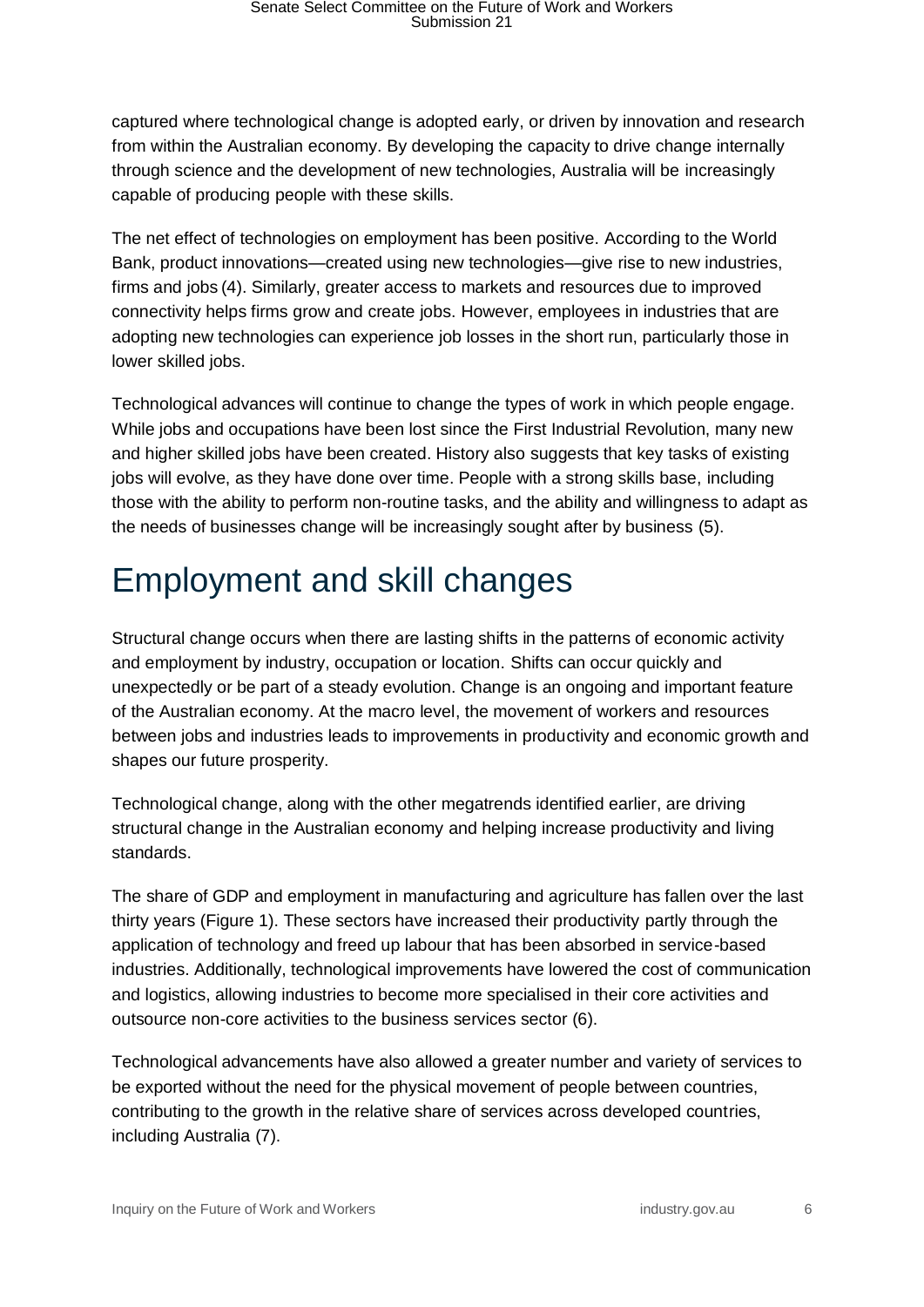

#### *Figure 1: Change in GDP and employment share by industry, 1987 to 2017*

Notes: Seasonally adjusted data. Business services includes: Financial and Insurance Services; Rental, Hiring and Real Estate Services; Professional, Scientific and Technical Services; Administrative and Support Services. Non-market services includes: Health Care and Social Assistance; Education and Training; Public Administration and Safety. Other services includes: Wholesale Trade; Retail Trade; Accommodation & Food Services; Transport, Postal & Warehousing; Arts & Recreation Services; Other Services; Electricity, Gas, Water & Waste Services; Information, Media and Telecommunications. Source: ABS cat. no. 5206.0, table 2 and table 6, ABS cat. no. 6291.0.55.003, table 4

Most of the increase in non-market services employment<sup>i</sup> over the last thirty years has been in the health care and social assistance sectors. Factors including low trade exposure and demographics — including rising incomes and population ageing — have led to higher demand for non-market services.

One way to look at the changes in the Australian workforce is to classify the skills required in a job into cognitive or manual and also into its level of routineness<sup>ii</sup>. The composition of the workforce by skill type has changed markedly since the mid 1980's (Figure 2). The majority of employment growth has come from non-routine cognitive jobs in sectors such as healthcare, education and professional business services (e.g. IT, engineering and design). The increase in non-routine cognitive jobs may be explained by the fact that these type of jobs tend to be more difficult to automate as they require creativity and the ability to solve non-routine problems (8). Non-routine manual jobs have also contributed to employment growth in sectors like healthcare (e.g. nursing) and hospitality.

-

<sup>&</sup>lt;sup>i</sup> Refers to services that are free of charge or at prices that are well below the cost of producing the service and typically provided by or heavily subsidised by governments. Examples include health care and education.

<sup>&</sup>lt;sup>ii</sup> Cognitive skills are those that include the ability to process and apply knowledge, to analyse and reason, and to evaluate and decide. Routine cognitive tasks generally follow well-understood procedures (e.g. bookkeeping and clerical work). Non-routine cognitive skills are those that require high levels of analytical capability, intuition and persuasion. Non-cognitive/manual skills are required in occupations such as construction, transportation and repair.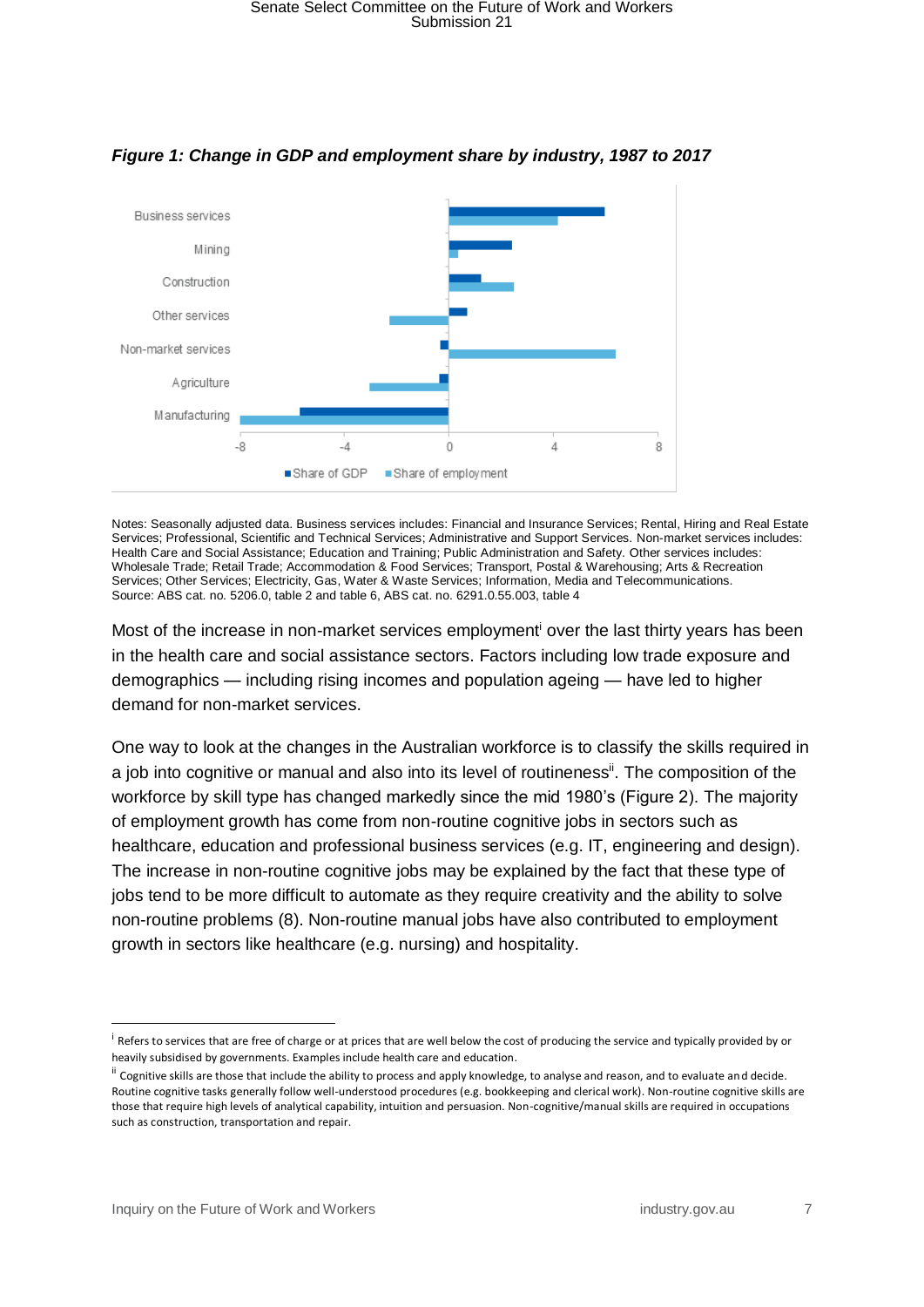Senate Select Committee on the Future of Work and Workers<br>Submission 21



*Figure 2: Employment by skill type, cumulative change since 1986* 

Source: Reserve Bank of Australia

Contrastingly, employment growth in routine jobs (manual and cognitive) has been slow as these jobs are more susceptible to labour-saving capital investments such as the machinery and tools used in construction to increase productivity.

Growth in high-skilled jobs has dramatically outstripped growth in all other jobs over the last 30 years (Figure 3). Employment in the top two skill levels (skill level 1 and 2) — comprising primarily managers, professionals and technicians — has more than doubled. This trend is expected to continue through as technology and globalisation continue shaping the Australian economy.

Workers that are most susceptible to dislocation from ongoing technological change are low skilled workers (skill level 4 and 5). An inability to relocate to growing regions and/or reskill to transition into jobs that are more non-routine and cognitive will increase the risk of this cohort becoming structurally unemployed and not transitioning to other sectors of the economy.

Emerging technologies are challenging the adequacy of skills and raising the importance of interdisciplinary education and research, and clearly outlining the need for workers to be more open to the need to upskill and engage in lifelong learning. Digital skills and skills that complement machines are increasingly important for workers.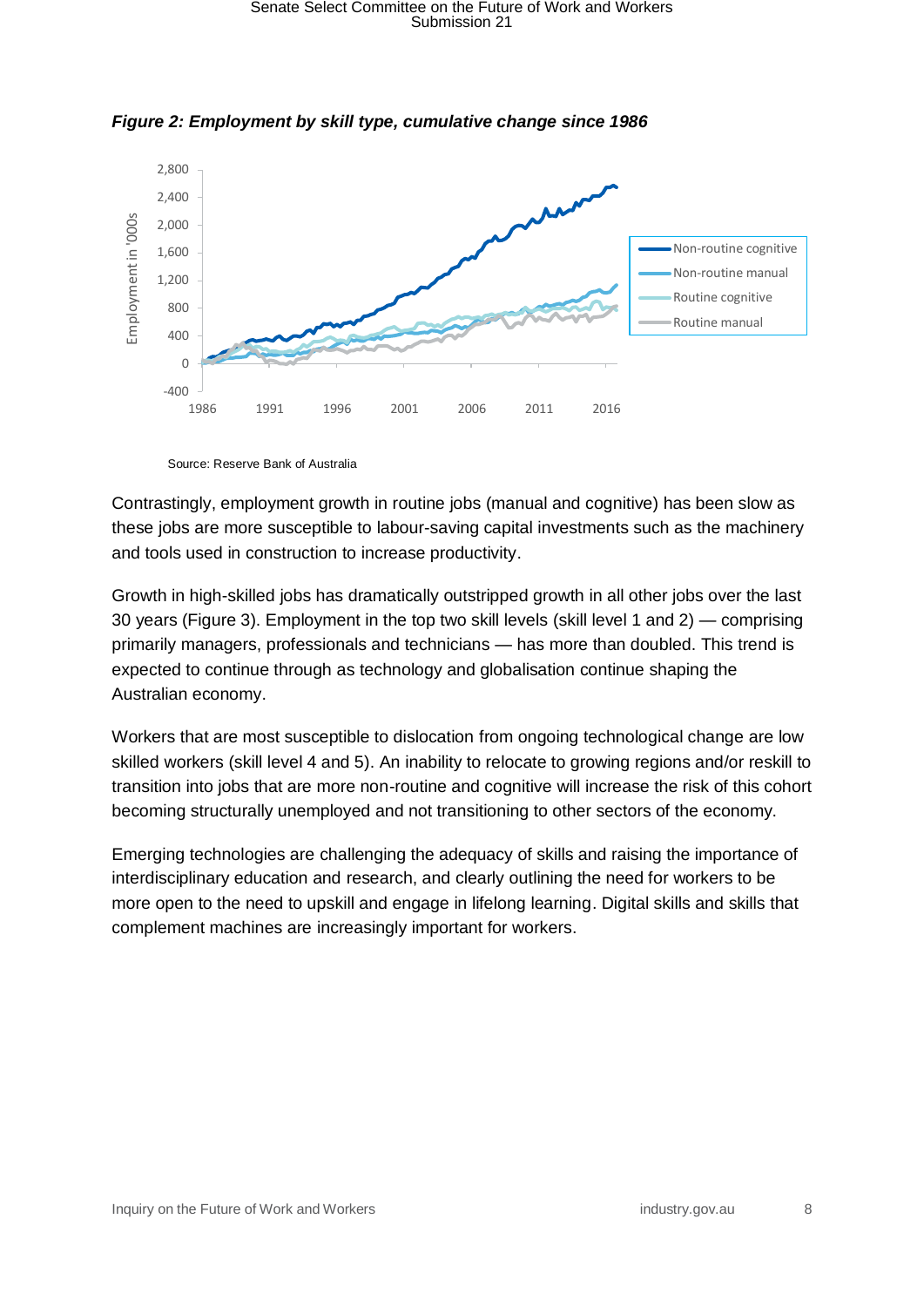



**\*\*Skill level** is defined as a function of the range and complexity of the set of tasks performed in a particular occupation. The greater the range and complexity of the set of tasks, the greater the skill level of an occupation.

### <span id="page-8-0"></span>Concentration in non-market services and digital industries

The Australian economy is becoming more knowledge-intensive and services-based. Within the trend to services, non-market services and digital industries are growing particularly quickly.

As noted earlier, most of the increase in non-market services employment has been in health care and social assistance. In many outer metropolitan and regional centres, this industry has been responsible for most employment growth over the last ten years.

The impact of three long-term trends has contributed to the rise of non-market services in the economy. First, demographics including rising incomes and population ageing are driving higher demand for health and education services. Second, the proportion of automatable tasks within these industries is lower as associated occupations involve a higher proportion of non-routine tasks. Third, non-market services have low trade exposure and are not as affected by the competitive pressures from globalisation.

Employment in digital-intensive industries is also growing strongly<sup>iii</sup> (Figure 4). Industries where the main output can be easily provided in a digital form, and readily delivered anywhere in the world, are embracing and being complemented by technical advances. As technology costs have fallen, the demand for digital outputs and the workers required to produce them has increased. Digital industries are also 60 per cent more likely to invest in

-

iii Digital industries are classified as the Information, Media & Telecommunications Services, Finance & Insurance Services, Professional, Scientific & Technical Services and Administrative & Support Services given the outputs of these industries are more able to be digitised.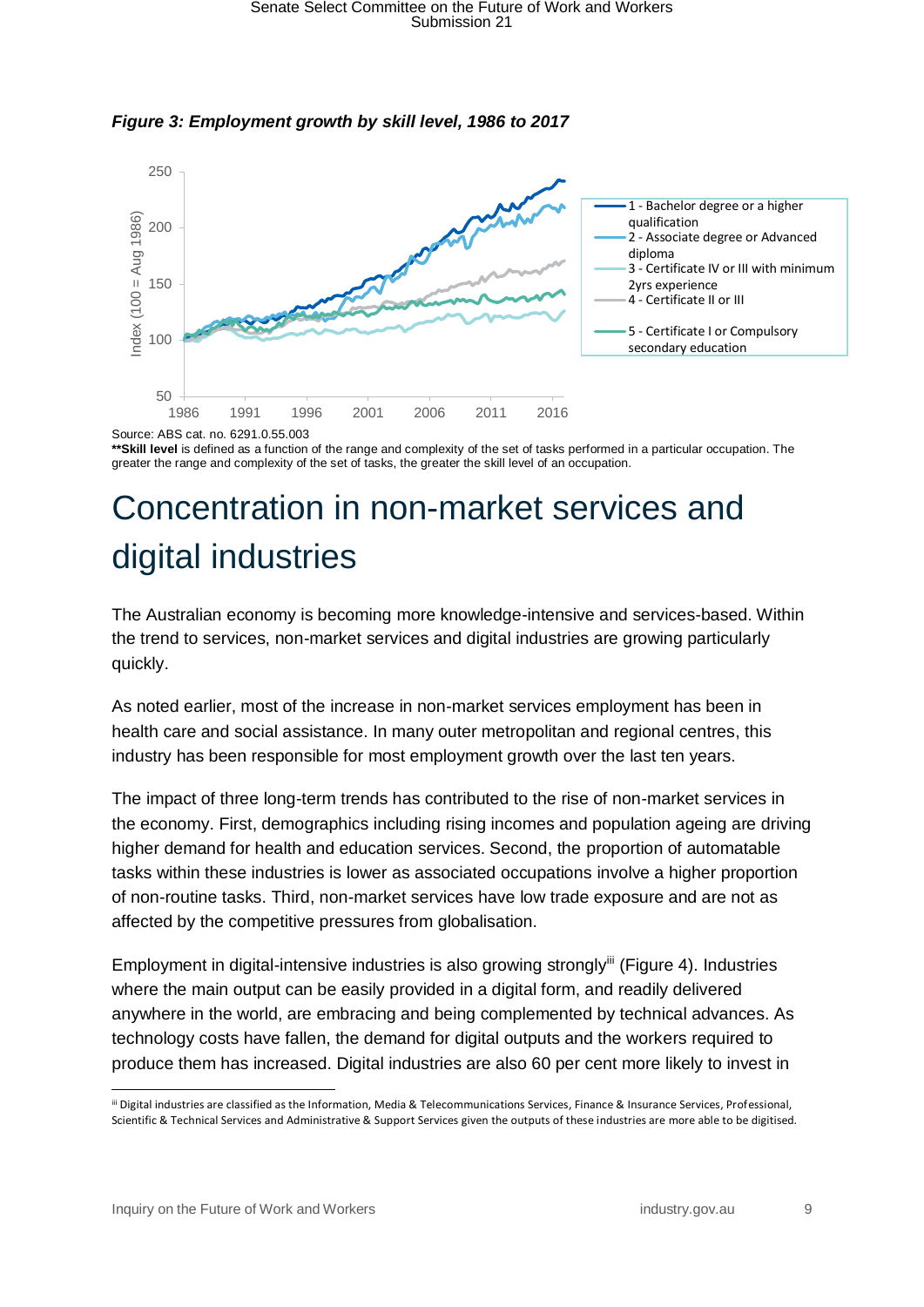new technologies and infrastructure (9). These industries are also less susceptible to automation.



*Figure 4: Employment growth by industry*

Notes: Seasonally adjusted Source: ABS cat. no. 6291.0.55.003, table 4

The confluence of technologies such as mobile, cloud, social, and data analytics is accelerating the pace at which today's businesses are evolving. Technological advances and increasing digitisation are profoundly changing global labour markets and the wider economy. However, Australian businesses rank in the middle of the pack of advanced economies on a number of digital engagement indicators (10). In addition, McKinsey found that the rate of digitisation in Australian industries is uneven—knowledge-intensive industries like financial and professional services lead while construction and agriculture have low levels of digitisation (11).

Technological change is not only creating new jobs but also the way existing jobs are performed. A recent study shows that 71 per cent of the total expected reduction in work time will come from people doing different tasks within the same job and completing fewer manual and routine tasks. For instance, accountants increasingly need strong analytical skills as more routine tasks are performed by computers; teachers will have more time to interact with students due to new learning programs and platforms and increasingly automated grading (5).

A major challenge for Australia is ensuring that the expected transformative breakthroughs such as in artificial intelligence, robotics and the Internet of Things—that are yet to be fully exploited—benefit all industries across the economy. In particular, supporting those industries of competitive strength and strategic priority to take advantage of the benefits provided by emerging technologies is crucial to stay competitive and/or find better ways to compete internationally.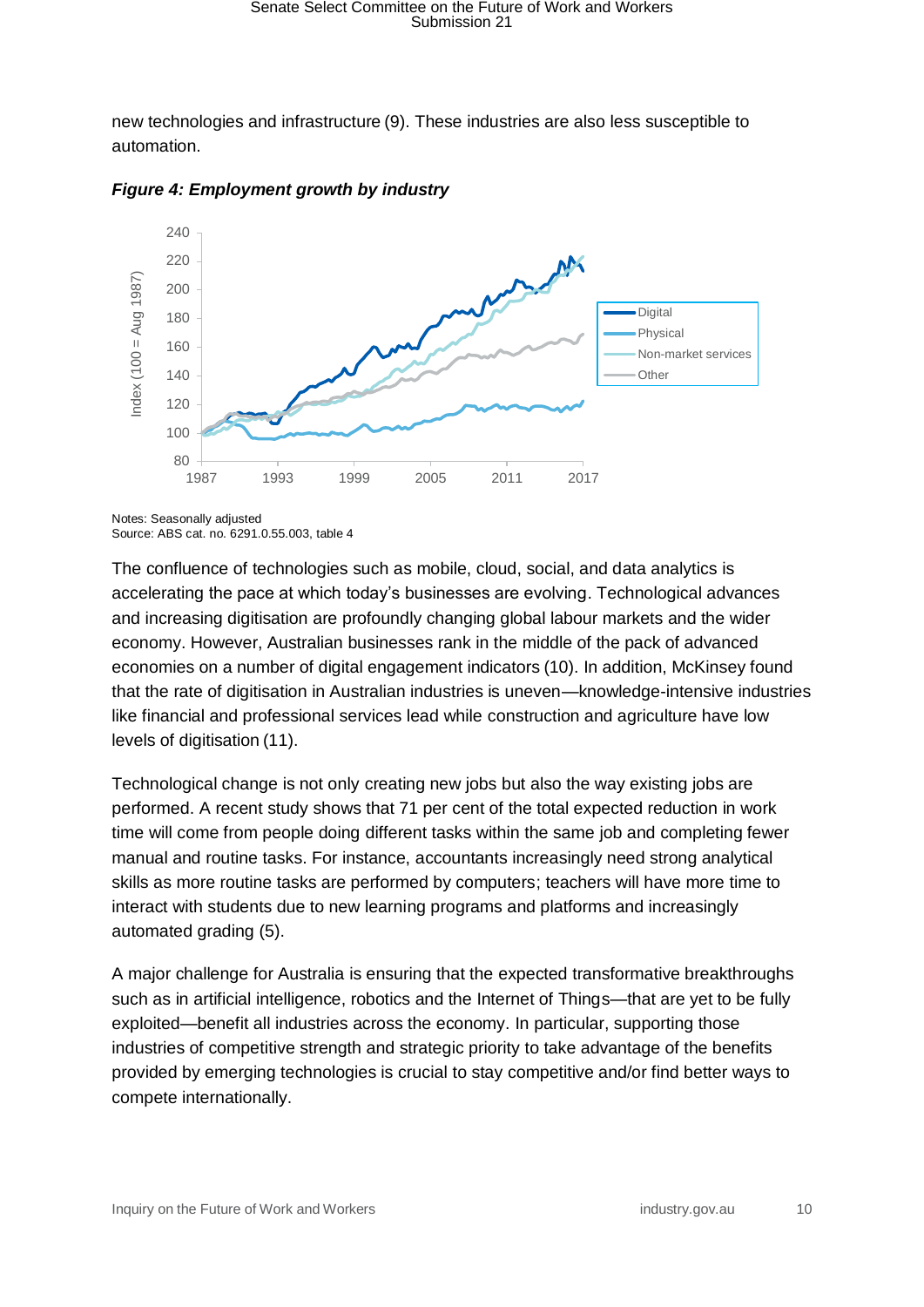### <span id="page-10-0"></span>Regional impacts

While technological change underpins economic growth and raises productivity, it also may bring structural change and labour market disruption. Australia is well placed to capitalise on emerging technologies with strong institutional frameworks, a highly skilled workforce, worldleading scientific research, global trade and investment.

Technological advances are likely to continue to improve standards of living in important and unforeseeable ways. However, the transition will create challenges for those employed in adversely affected industries and regions. Workers in these industries or regions may experience periods of unemployment and require retraining or reskilling in areas of job growth. There is a need for governments to support workers, industries and regions to transition and take advantage of emerging opportunities.

As noted previously, there has been a structural shift away from industries such as manufacturing, agriculture and, more recently, mining towards service-based industries. For agriculture, technology has greatly increased the productivity and competitiveness of farms but led to less employment in that sector. Problems can occur when these shifts result in business impacts leading to job losses that are not able to be readily absorbed by the local economy and there are limited alternatives for transition.

Regional economic performance in Australia has been uneven and the ability of regions to adapt depends on a range of factors, including: skills and education of regional workforces, the age profile, underlying economic conditions, distance from major cities, access to infrastructure and services, financial resources, availability of natural resources and industry diversity. The Australian Government has a broad approach to manage transition which includes monitoring emerging vulnerabilities and adaptive capacities of regional economies, and the consideration of possible early steps that can be taken to better equip workers and affected regions embrace new opportunities. State, territory and local governments as well as business also needs to be aware of the possible impacts of economic transition.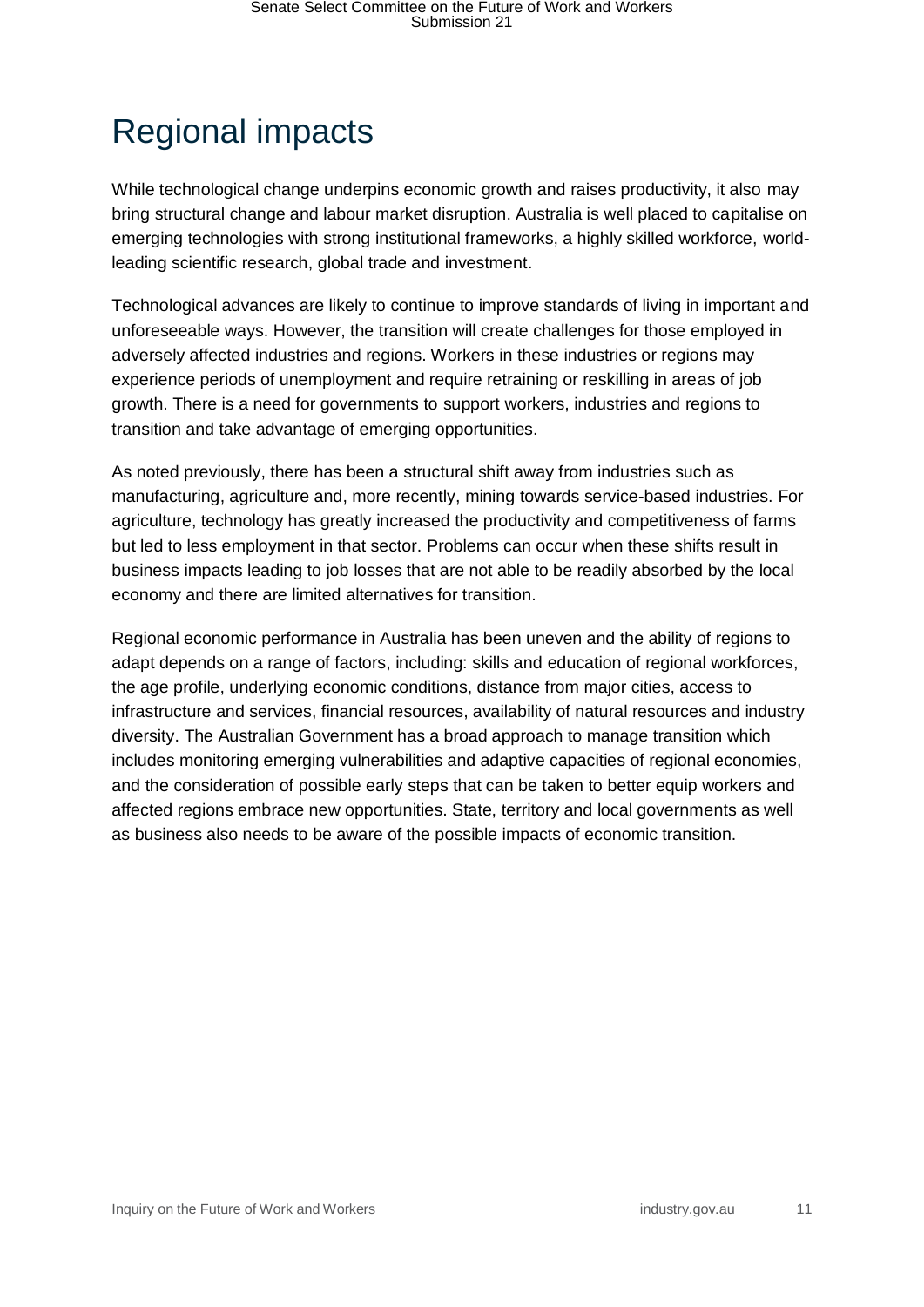# <span id="page-11-0"></span>The role of the Department of Industry, Innovation and Science

The Australian economy is always undergoing change, and rapid technological advances is just one of the many forces impacting local businesses and industries. Attempts to slow disruptive change will make Australians worse off. Instead Australia needs to take advantage of the opportunities new technologies and innovation present and to drive change in our areas of competitive advantage. Helping to promote the swift adoption of new and emerging technologies will also help mitigate some of the negative impacts of technological change. A fast growing economy is the best way to manage the risks of technological change. To meet the challenges and take advantage of the opportunities created, Australian businesses must be innovative, adaptive and digitally capable.

The department works closely with industry, business, the science community and other stakeholders, and across other governments to help build a globally confident and outward looking Australian economy through: supporting science and commercialisation; growing business investment and improving business capability; and simplifying doing business. Supporting businesses in this way helps them adjust to disruptive forces and promotes flexibility throughout the economy.

### <span id="page-11-1"></span>Supporting science and commercialisation

Commercialisation transforms ideas and research into marketable products and processes. A business environment that facilitates the translation of new ideas and technologies into commercial activity encourages entrepreneurship, employment growth and improves business competitiveness. According to OECD indicators, Australia's performance in knowledge creation is above average. Australia is a world leader in a number of research areas such as biomedicine, astronomy and quantum computing, and has many areas of strength. Both maintaining these strengths and addressing weaker areas requires continued Government support. Evidence also suggests that there is room for improvement in translating and commercialising Australia's strong research base (12).

Launched in December 2015, the National Innovation and Science Agenda (NISA) recognises the importance of science, research and innovation as a long term driver of economic prosperity and growth. NISA identified four areas of emphasis to catalyse change and deliver improved innovation performance over time. These are: culture and capital; collaboration; talent and skills; and Government as an exemplar. The Government is spending \$1.1 billion over four years to support 24 NISA measures which are at an advanced stage of implementation. NISA builds on the Government's \$10 billion per annum investment in Australia's science, research and innovation system, supporting Australian businesses and researchers to innovate and succeed.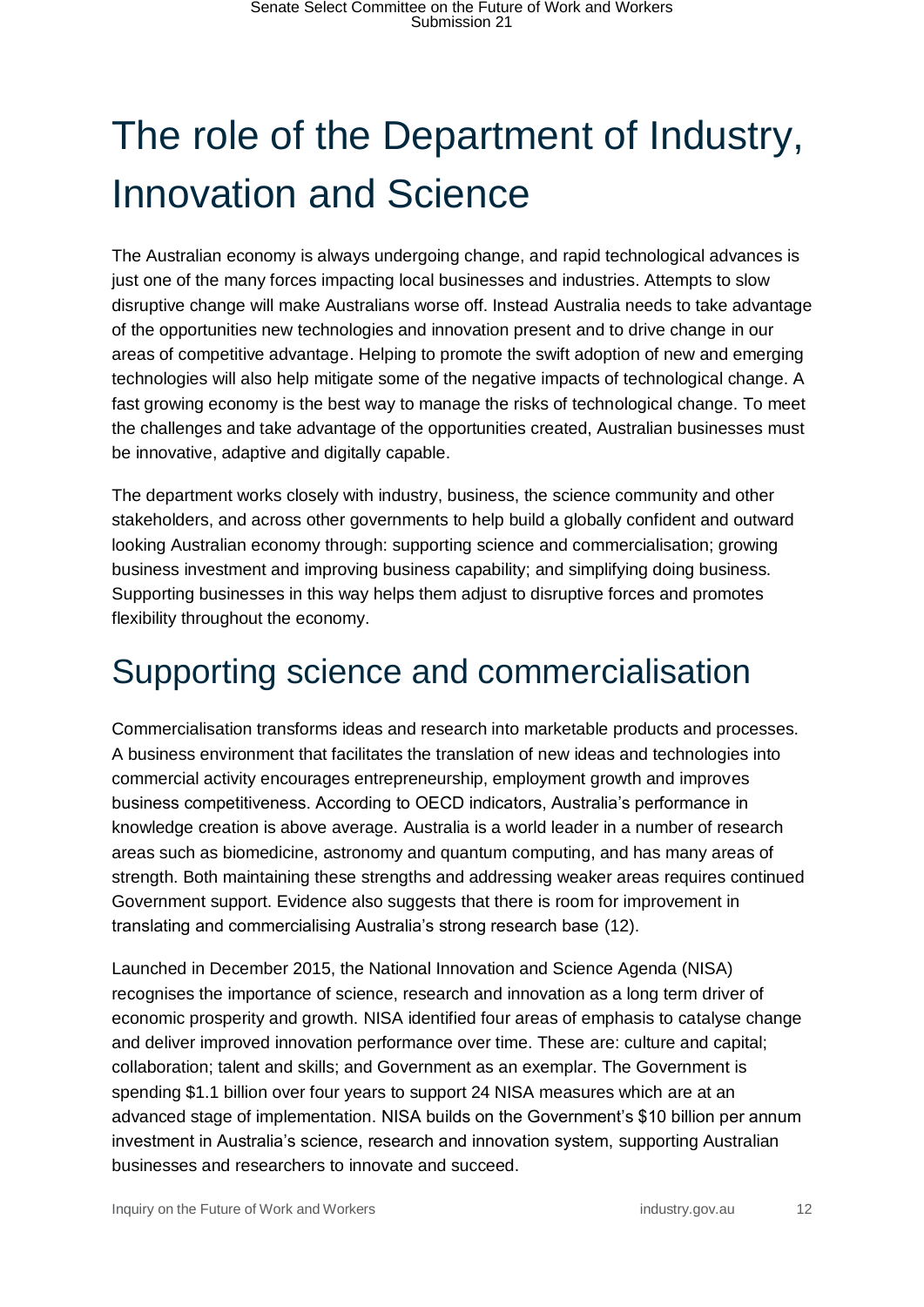A key aspect of NISA is to promote a culture of entrepreneurship and to encourage increased investment in innovative Australian businesses. Measures under the 'culture and capital' theme include tax incentives for early stage investors and new arrangements for venture capital investments. There are also new venture capital investment funds such as the \$500 million Biomedical Translation Fund, which is investing in companies commercialising biomedical discoveries and the \$200 million CSIRO Innovation Fund, which in making investments to commercialise Australian research.

In addition, the Accelerating Commercialisation element of the Entrepreneurs' Programme provides advice and funding to businesses taking novel products, processes and services to the world. The Incubator Support Initiative develops Australia's innovation ecosystem, including in regions, to improve the prospects of innovative Australian start-ups achieving commercial success in international markets. The establishment of new and expansion of existing incubators will improve the prospects of Australian start-ups by assisting them to develop their required market capabilities faster than they otherwise would and getting them in contact with top quality research, managerial and technical talent.

#### <span id="page-12-0"></span>**Skills**

Skills need to be adaptable for workers to take advantage of the new job opportunities technological advances create. High-skilled jobs are necessary in a technology rich environment, enabling businesses to obtain the right skills and successfully adapt to technological changes. Skills in science, technology, engineering and maths (STEM) are seen as essential to interact with new technologies and many jobs in the fastest-growing industries require these skills. It is crucial for successful businesses to demand the right skills to ensure they maintain competitiveness. Evidence shows that Australia's most successful manufacturers, like the top global performers, tend to employ more workers with crucial STEM skills (13). Additionally, research by the Office of the Chief Scientist estimated that 65 per cent of economic growth per capita from 1946 to 2005 is due to improvements in the use of capital, labour and technological innovation made possible in large part by STEM  $(14).$ 

Ensuring there are sufficient graduates in STEM fields is essential for business competitiveness and growth. Under the NISA, the Government has initially invested over \$34 million from 2016-17 to 2019-20 to encourage Australians to engage with STEM in study and work and \$13 million over five years to encourage more women to choose and stay in STEM related careers. This aims to support the broader goals of science and technology engagement in Australia by supporting wider community participation and inspiring excellence. Of this, the Inspiring Australia – Science Engagement Programme provides funding of \$22.57 million from 2016-17 to 2018-19 and ongoing funding of \$7.23 million per year from 2019-20 for a range of activities that will be delivered under the Inspiring Australia banner. This includes supporting young people to engage with STEM through initiatives aimed at schools and students. It is also helping develop skills in creativity, problem solving and critical thinking, which are also essential skills for the jobs of the future.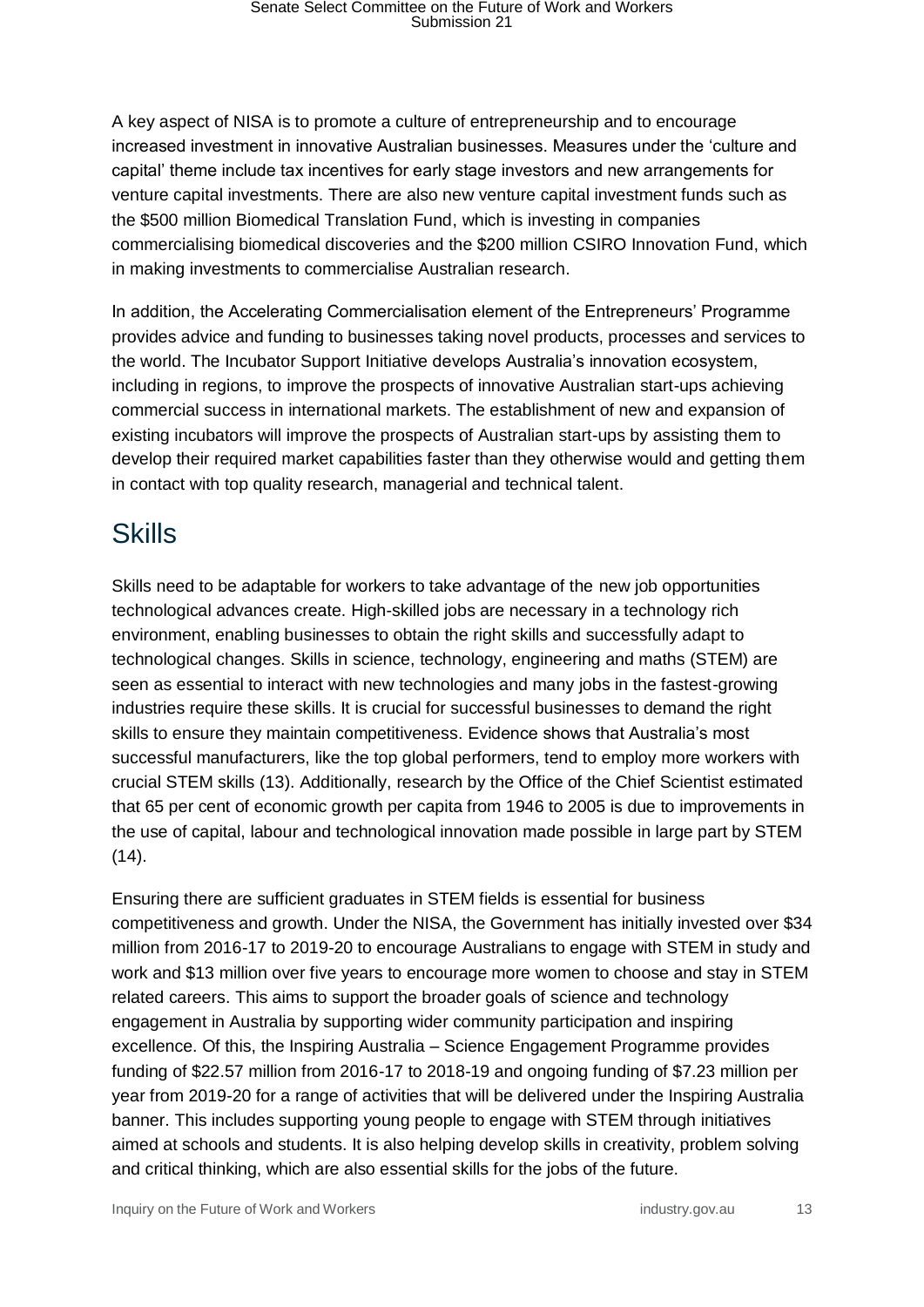For example, Maker Projects grants support schools to create maker spaces in which they can provide hands on science and technology projects for students. Sponsorships Grants for Student Science Engagement and International Competitions helps Australian students participate in STEM competitions and events around the country and overseas. They also encourage engagement with science and technology by all Australians, through initiatives such as National Science Week, the Prime Minister's Prizes for Science and grants to support citizen science projects. These initiatives help all Australians to see technology and science as something they can pursue as an interesting, rewarding and valuable career, and support the development of digital and technical skills.

#### <span id="page-13-0"></span>Business R&D and collaborative research

The Research and Development Tax Incentive provides \$3.1 billion in financial support to over 15,000 businesses to encourage research and development activities that might otherwise not be conducted and where the knowledge gained can benefit the wider Australian economy and lead to new, higher wage jobs. Business tends to underinvest in R&D because of an inability to capture all the benefits of their R&D for themselves and difficulties in financing due to the uncertainty around the likely success of an R&D project. The Incentive is the Government's primary mechanism to address declining rates of business investment necessary to underpin Australia's innovation, productivity and future economic growth.

Collaboration between businesses and researchers is also an important element that contributes to successfully commercialise new ideas and technologies. However, Industryresearch collaboration is weak (12), in particular for small and medium enterprises (SMEs) as many may lack the capabilities and networks necessary to identify and engage high quality research services. To address this issue, the NISA also focuses on increasing collaboration between SMEs and researchers to foster the development of new ideas with commercial potential. The Government has expanded the Entrepreneurs' Programme to assist SMEs to collaborate with the research sector to access knowledge, engage with researchers and innovate.

Importantly, the Australian Government also encourages and facilitates industry participation in collaborative research through the Cooperative Research Centres (CRC) Program. It provides grants to foster high quality research and solve industry-identified problems through industry-led and outcome-focused collaborative research partnerships. Since its establishment in 1990, governments have committed over \$4.3 billion to support the establishment of 217 CRCs and 63 CRC Projects. Participants have committed a further \$13.7 billion in cash and in-kind contributions. The introduction of a CRC Projects element to the program in 2015 is providing opportunities for SMEs to build their capacity to grow and adapt in changing markets. In 2012 the Allen Consulting Group found that the program delivers a 3:1 return on investment, citing examples such as \$120 million in value added by the HEARing CRC technology used by Cochlear.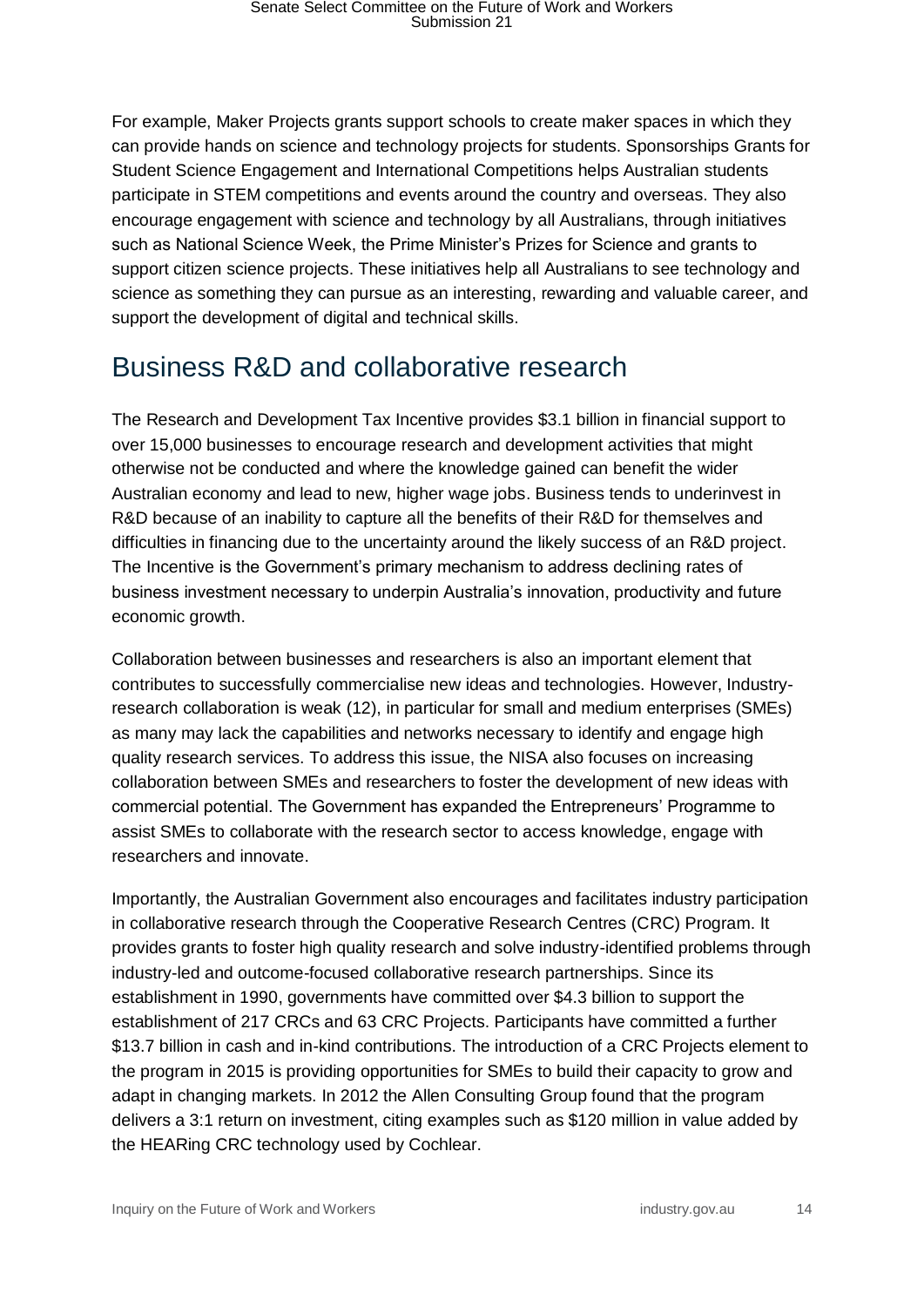#### <span id="page-14-0"></span>Science infrastructure

Science research infrastructure is a critical part of Australia's economic base. It enables the development of breakthroughs in knowledge and technology, solves problems for industry and maintains a highly skilled workforce. Importantly, it also sustains Australia's competitiveness and global relevance. For example, the Australian Government is investing \$520 million additional resourcing in the Australian Nuclear Science and Technology Organisation's Australian Synchrotron. Scientific research and innovation at the synchrotron spans a huge diversity of activities from medical and life sciences to advanced materials and engineering, and from earth and environmental sciences to accelerator science and synchrotron research methods. The facility also plays a vital role in training and education of our next generation of scientists and the scientifically aware.

### <span id="page-14-1"></span>Growing business investment and improving business capability

Within a global and increasingly digital economy, Australia's future prosperity and continued jobs growth relies on a diversified, flexible, resilient and dynamic economic base that can identify and adapt to new markets and emerging opportunities. An agile Australian economy will support the transformation of existing industries and the growth of new ones, enabling access to new markets and increasing competitiveness in new markets.

#### <span id="page-14-2"></span>Digital capability

The adoption of digital technologies can lead to productivity gains through enabling efficiencies within business, automating processes, and producing better quality goods and services at lower prices. Businesses need to ensure they are digitally capable to remain competitive and continue to provide employment. It has been estimated that the adoption and use of digital technologies could contribute between \$140 billion to \$250 billion to Australia's GDP by 2025 (15). To succeed in a more digitally enabled and internationally competitive market, our businesses need to be innovative and digitally capable.

While many Australian businesses are well placed to embrace these opportunities, this capability is not universal. The rate of digitalisation in Australia appears uneven and dependent on by industry sector and business size (15).

The Digital Economy Strategy, announced by the Government in September 2017, will help provide a focus for the investment the Government is making in digital infrastructure and technologies. It will also provide a vehicle for advancing the development of digital skills, bolstering digital capabilities of businesses, unlocking the power of data and computing capability, and addressing new digital market access and regulatory issues. The Strategy will be released in the first half of 2018.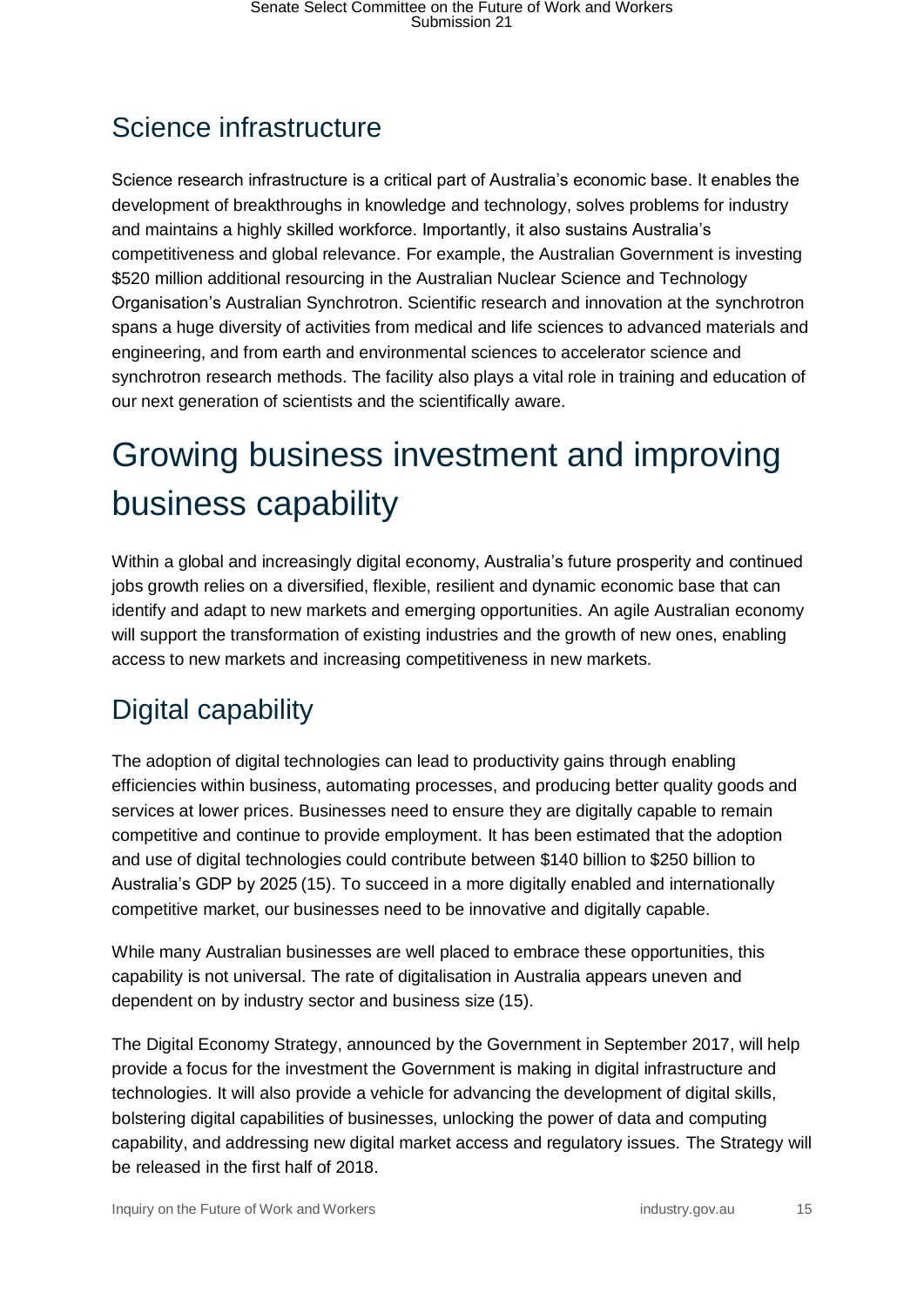In November 2017, the Government also established a Small Business Digital Taskforce which will work to ensure that more Australian small businesses can thrive in an increasingly digital economy by identifying potential impediments to small businesses adopting digital technologies.

#### <span id="page-15-0"></span>Digital infrastructure and platforms

A modern digital economy requires high quality digital infrastructure and platforms to meet the increasing demand for data collection, storage, transmission and analysis. The Jobs and Innovation Portfolio's science agencies support a modern digital economy by providing a range of digital technology solutions, ranging from robotics to digital infrastructure.

For example, CSIRO research contributes to the development of robotics, digital infrastructure and platforms, and 5G networks. In the area of space technology, CSIRO has secured access to the high performance NovaSAR satellite to contribute space enabled data analytics which will be available to the wider Australian research community. The data and associated projects will help develop technical and analytical modelling capabilities, monitor and analyse natural resource management and progress Australia's economic development through better and more informed policy and decision making.

Geoscience Australia is piloting a world-first technology in Australia and New Zealand: a second-generation Satellite-Based Augmentation System (SBAS). The second generation SBAS provides centimetre-level positioning accuracy – quite a leap from the metre-level currently available. When combined with on-ground operational infrastructure and services, SBAS overcome the current gaps in mobile and radio communications to ensure that accurate positioning information can be received anytime and anywhere. Positioning data is now fundamental to a range of applications and businesses worldwide. SBAS provide the highest integrity positioning information currently available and are used across the Northern Hemisphere. The two-year project is testing multiple positioning technologies across 10 different sectors.

Digital Earth Australia (DEA), delivered by Geoscience Australia, provides access to reliable, standardised and freely available satellite data that can be used to create new products for commercial purposes. This will generate new jobs and commercial opportunities, particularly in SMEs where such data was previously out of reach. For example, an SME might build and sell a mobile app to farmers combining paddock greenness data from DEA with rainfall forecasts. This would show farmers what to plant and when, and, as a crop progresses, how to estimate yield. For agricultural enterprises, this would translate into more efficient use, higher output, increased profit and downstream jobs. There is significant opportunity for Australian businesses to quickly develop products using DEA and gain comparative advantage internationally.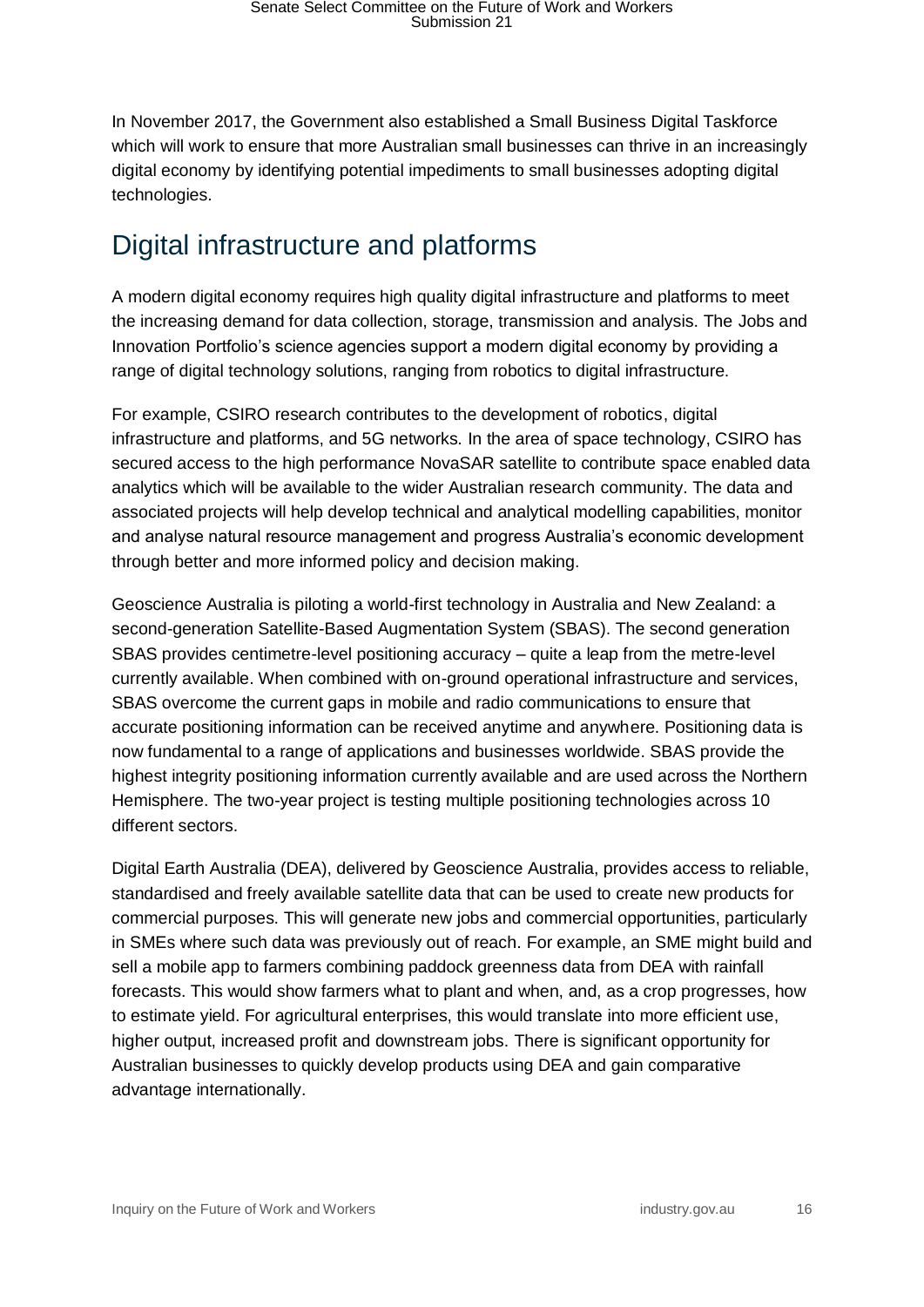#### <span id="page-16-0"></span>Growing competitive industries

Strengthening industry competitiveness and diversification will be key to driving future productivity growth in developing new industries based on emerging science and technologies. This has the potential for employment growth, higher incomes and to maintain our living standards especially where Australia's highly skilled workforce, natural resources and strong international reputation has created a strong competitive advantage.

The Industry Growth Centres Initiative is driving innovation, productivity and competitiveness by focusing on areas of competitive strength and strategic priority to underpin industry transformation. The six industry-led Centres are in advanced manufacturing; cyber security; food and agribusiness; medical technologies and pharmaceuticals; mining equipment, technology and services; and oil, gas and energy resources. The Centres are taking action on key issues such as increasing collaboration and commercialisation, enhancing management and workforce skills, optimising regulatory environment, and improving businesses international engagement in global supply chains. Each Centre has a sector competitiveness plan which sets a 10 year vision addressing these key issues.

A focus of the Centres is to improve the development and adoption of technologies by identifying knowledge gaps associated with emerging technologies. Knowledge priorities identified include developing and adopting technology and systems associated with automation and digitisation.

Complementing the work the Centres are undertaking, the Government, through the Advanced Manufacturing Fund, is supporting the innovation of Australia's manufacturing sector by encouraging further research and investment in a highly skilled workforce—such as engineers and scientists—and developing business capabilities. To drive the development of new industries in high growth sectors in states affected by the wind-down of car manufacturing in Australia, the Manufacturing Future Growth Fund supports the transition of workers to new jobs, and helps businesses find new markets and invest in capital equipment. It also supports regions to invest in infrastructure projects.

To succeed, firms need to be able to identify and attract talent with the right skills. Through the Industry Growth Centres, the department is working to help understand future skills demand and engage business in supporting lifelong learning and the development of transferable skillsets. The Cyber Security Growth Centre is engaging with Skills Australia to influence VET reform in the sector. The Oil, Gas and Energy Resources Growth Centre is undertaking ongoing work to identify and support workforce skills mapping of the energy sector to identify gaps in skills and opportunities to support the industry. Similarly, the Medical Technologies and Pharmaceuticals Growth Centre has identified gaps in management and workforce skills and developed strategies to address these gaps. It has also jointly funded the Industry Mentoring Network in STEM to bring together mentors and mentees to develop industry learning partnerships and commercialisation skills.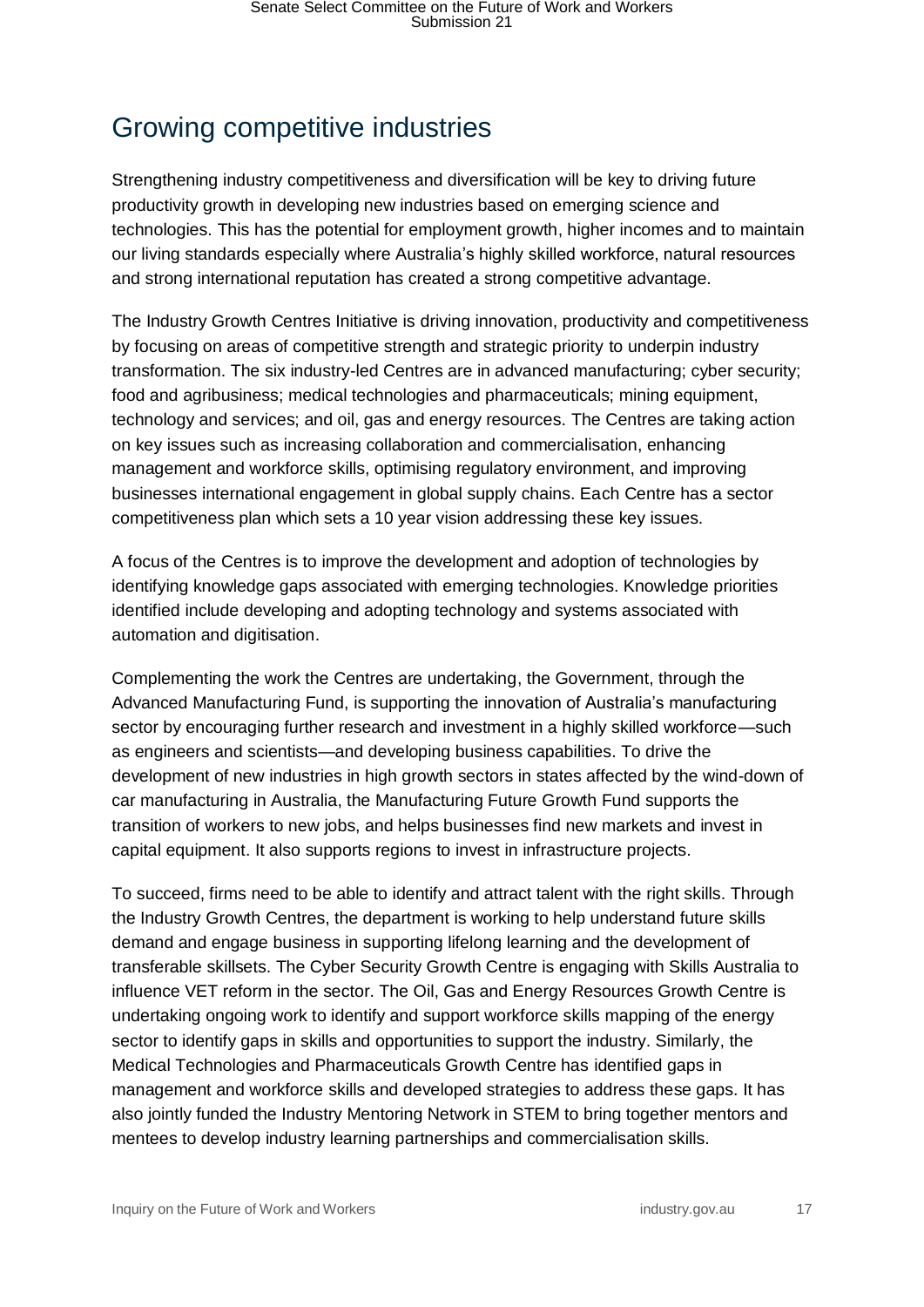The department also supports businesses to attract the skills they need through the Ribit program. Ribit is a free online marketplace underpinned by a matching algorithm developed by CSIRO/Data61. It connects university students in STEM and related fields to work opportunities with innovative companies. The service is delivered through in-person job matching events (which follow a "speed dating" format) as well as the online platform.

The Entrepreneurs' Programme supports and builds industry competitiveness. It helps build connections between businesses and researchers, accelerate the commercialisation of novel products, processes and services, and supports innovative start-ups to grow internationally. The programme includes support to improve management capability, in recognition of the important role leadership plays in business competitiveness. This includes advice and support to engage digitally, improve productivity and competitiveness, and access global markets.

The emergence of technologies such as artificial intelligence, robotics and the Internet of Things is optimising operations and linking manufacturing processes along the whole global value chain. Improving Australian businesses' place in global manufacturing requires aligning digital systems with world-leading best practice to improve interoperability with global partners. The Government has established the Prime Minister's Industry 4.0 Taskforce (the Taskforce) to lead a united front on the adoption of Industry 4.0 and provide recommendations to Government across five key work streams: security of networked systems; support for SMEs; standards; testlabs; and workforce education and training. The Taskforce has undertaken a collaborative approach and has signed a formal cooperation agreement with its German counterpart, Plattform Industrie 4.0. Building on Taskforce recommendations, the Government has used its platform at multilateral fora to advocate for the development of global interoperability standards and reference architecture models. Government will also provide funding to establish Industry 4.0 testlabs across Australian educational institutions. The department has a leading role in implementing the Taskforce recommendations.

Northern Australia is one of the few regions with proximity to Asia's emerging markets and has potential for growth in sectors like agriculture and resources. Investing in critical economic infrastructure is an important part of connecting business to markets and lowering transaction costs to ensure the north can operate as a trade gateway. The \$5 billion Northern Australia Infrastructure Facility (NAIF) supports the construction of northern Australia's economic infrastructure to underpin economic growth and stimulate population growth. It does this by providing finance for projects of public benefit and which are unlikely to proceed, or will only proceed at a much later date, without the NAIF's assistance.

### <span id="page-17-0"></span>Simplifying doing business

The Australian Government plays a key role in ensuring that the business environment enables businesses to compete, innovate and take up new technologies. While regulatory practices in Australia are robust and well regarded globally, it is important for Australia to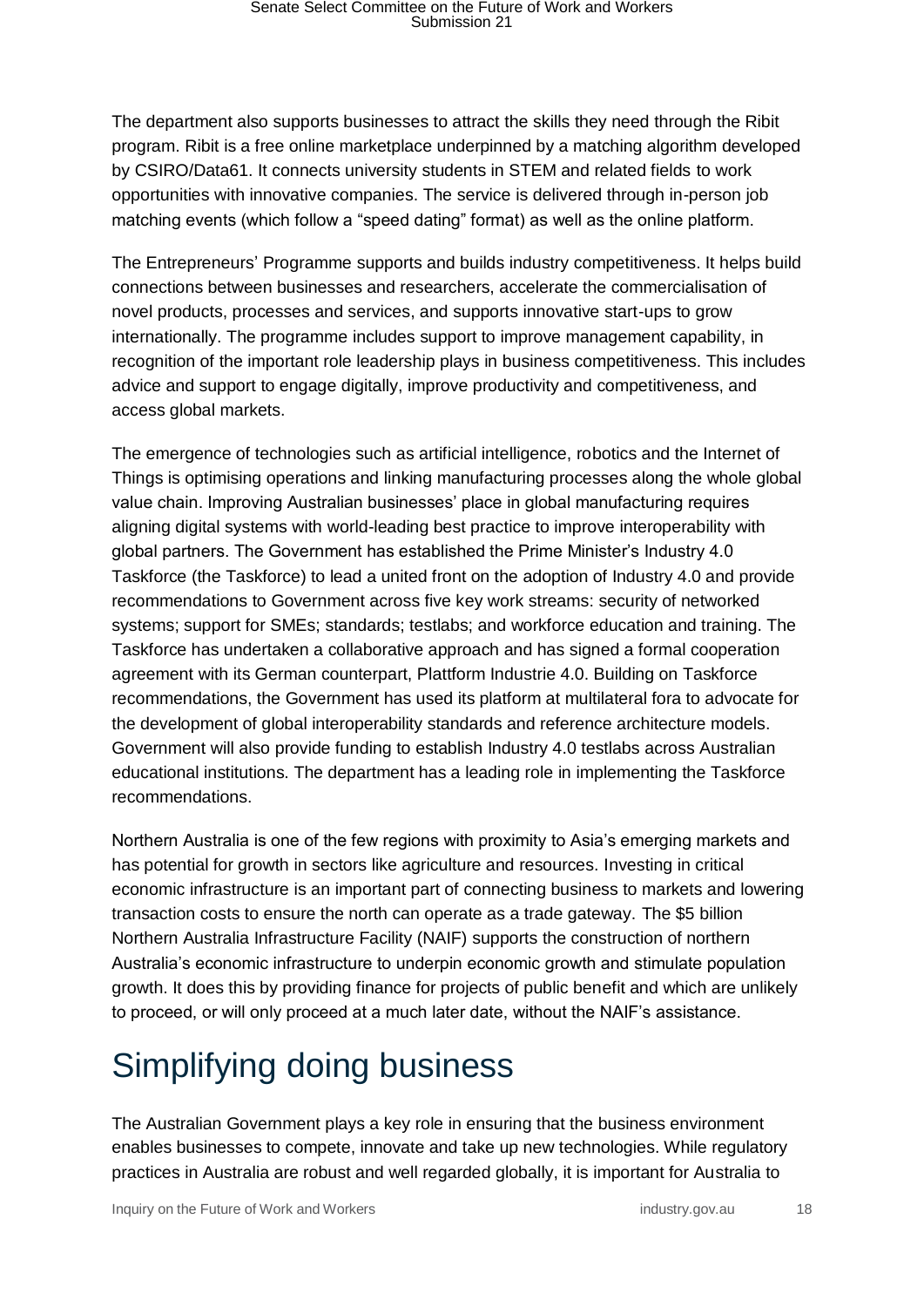have regulatory frameworks and digital services that foster business innovation and leverage opportunities to improve our global competitiveness. Reducing inefficient regulation and ensuring that regulatory frameworks are fit for purpose will support businesses to innovate and grow, while allowing new business and employment models to emerge. This will boost productivity and jobs, and enhance Australia's international competitiveness.

As part of the broader Australian Government approach to regulatory reform, the department is working to make it easier to start and grow a business in Australia through the National Business Simplification Initiative (NBSI). The NBSI is an agreement between federal, state and territory governments to work together to reduce the complexity of regulation for business, simplify the process of complying with regulation, and make it easier for businesses to deal with governments by providing better digital services. This will save businesses time and money. The department has been working with other agencies to examine the barriers to small businesses taking on their first employee.

Through the NBSI, the department is also working with other Commonwealth agencies and state and territory governments to progress regulatory reform, including reform opportunities that will support innovation and the adoption of new technologies. As part of this collaboration, the Council of Australian Governments (COAG) Industry and Skills Council agreed in August 2017 on a set of principles to support a nationally consistent approach to regulating technical innovation and disruptive business models. The principles will assist all jurisdictions when considering their regulatory responses to disruption and, by extension, labour market disruption.

The Government has allocated \$300 million to a new Small Business Regulatory Reform Agenda for state and territory governments that reduce regulatory burden for small businesses. The department is working closely with The Treasury to provide input to their consideration of proposals.

One of the objectives of the Industry Growth Centres Initiative is to identify high priority regulatory reforms across all levels of government and industry self-regulation to facilitate the adoption of digital technologies. Progressing these regulatory reform opportunities will also contribute to the NBSI goal of making it easier to do business.

Lastly, the Government is working to improve intellectual property (IP) arrangements by ensuring they provide the flexibility needed for a modern economy. An important mechanism for this is through implementing recommendations from a recent Productivity Commission review of IP. Key priorities include aligning the Australian inventive step law for patents with international best practice, and reducing regulatory burden on businesses by phasing out innovation patents. Reforms such as these will help to ensure that Australia remains globally competitive.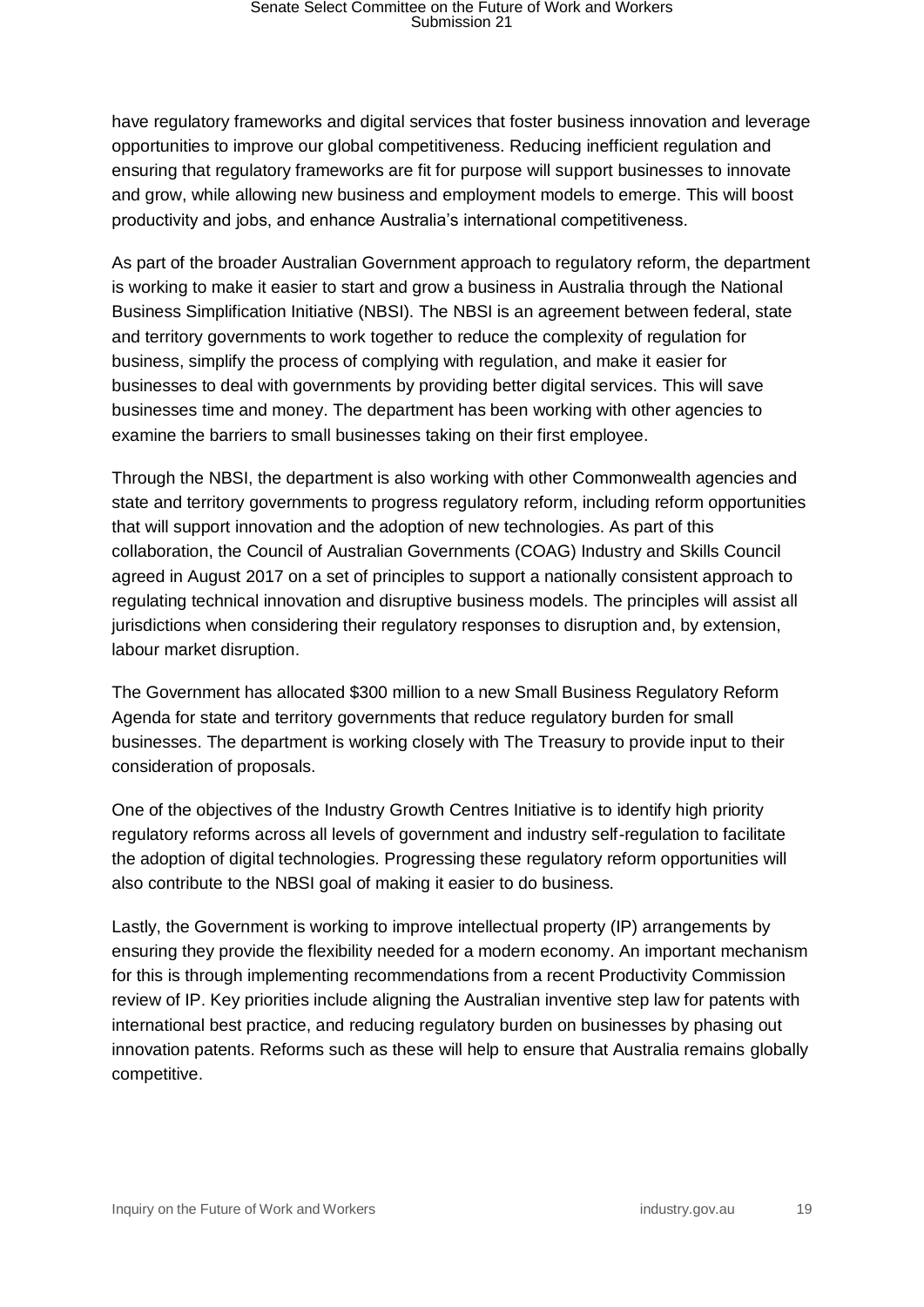# <span id="page-19-0"></span>**Conclusion**

The Australian economy is constantly changing and while it is difficult to precisely predict how emerging technologies, along with the other major trends, will change businesses and industries, attempts to slow change will make Australians worse off. The negative impacts of technological change can be offset by promoting the swift adoption of new and emerging technologies and assisting workers and firms to adjust. The department works closely with industry, business, the science community and other stakeholders to facilitate the transformation of industries, encourage the adoption of emerging technologies and build an awareness of the changing skills required to drive productivity and economic growth. This will help ensure Australian businesses and workers are better equipped to adjust to disruptive change and promote flexibility throughout the economy.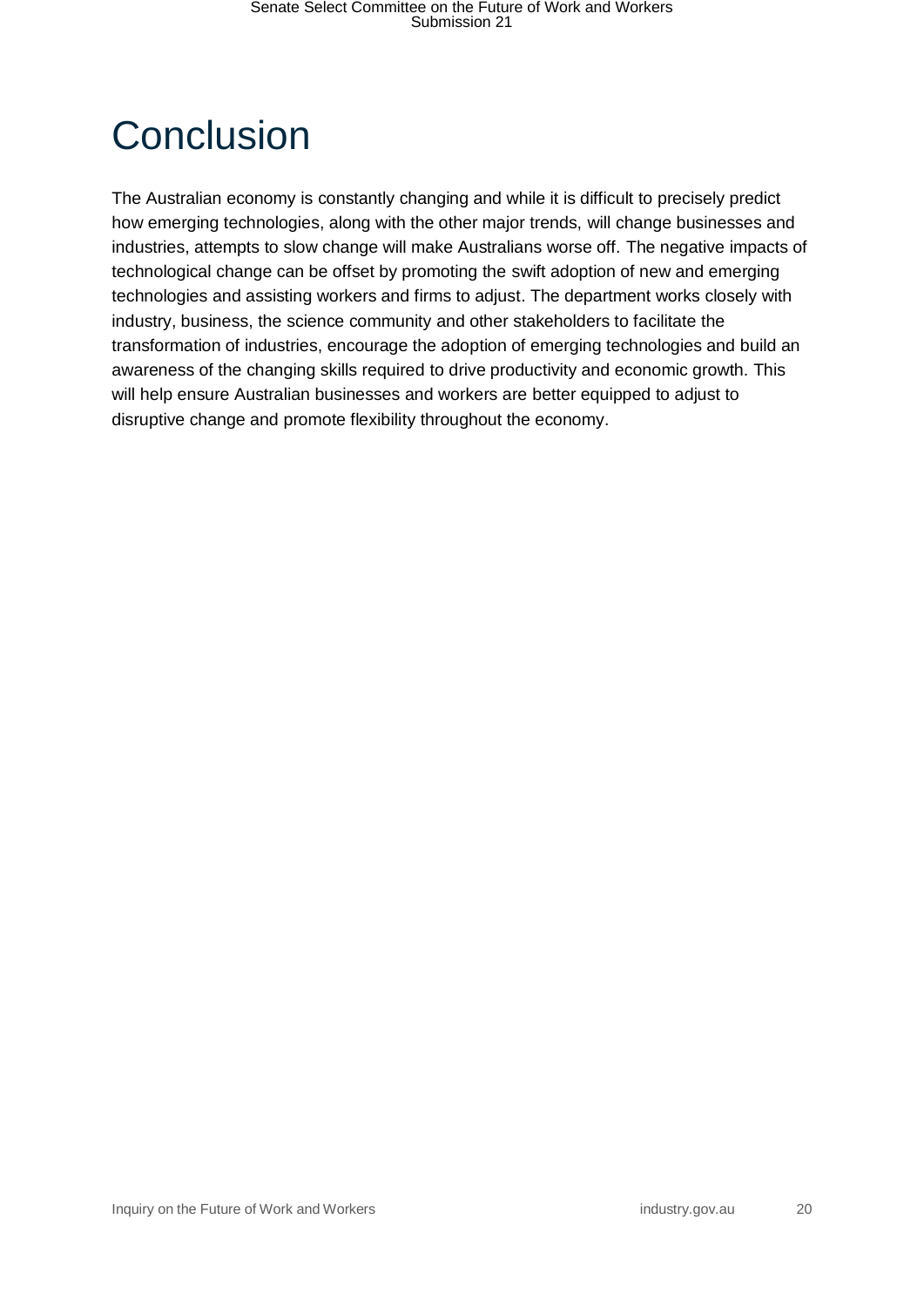# <span id="page-20-0"></span>References

1. **Dan Andrews, Chiara Criscuolo and Peter N. Gal.** *Frontier Firms, Technology Diffusion and Public Policy: Micro Evidence from OECD Countries.* s.l. : OECD, 2015.

2. **Research, AI Group Economics.** *World Economic Forum Global Information Technology Report 2016: Summary of Australian results.* s.l. : AI Group (using WEF data), 2016.

3. **OECD.** *The Next Production Revolution: Implications for Governments and businesses.*  Paris : OECD, 2017.

4. *G20 Note: Future of Work.* **World Bank Jobs Group.** Germany : World Bank, 2017.

5. **AlphaBeta.** *The Automation Advantage.* 2017.

6. *Structural Change in Australian Industry: The Role of Business services.* **Heath, Alexandra.** Hobart : Reserve Bank of Australia (RBA), 2017. Economic Society of Australia. pp. 1-13.

7. **Office of the Chief Economist.** *Australian Industry Report.* Canberra : Department of Industry, 2014.

8. *The Changing Nature of the Australian Worforce.* **Alexandra Heath.** Brisbane : Reserve Bank of Australia, 2016.

9. **ABS.** *8129.0 - Business Use of Inforamtion Technology.* 2015-16.

10. **Office of the Chief Economist.** *Australian Industry Report.* Canberra : Department of Industry, Innovation and Science, 2016.

11. **Blackburn, Simon, Freeland, Michaela and Gärtner, Dorian.** *Digital Australia: Seizing opportunities from the Fourth Industrial Revolution.* Sydney : McKinsey & Company, 2017.

12. **Innovation and Science Australia.** *Performance Review of the Australian Innovation, Science and research System.* 2016.

13. *Advanced Manufacturing: A New Definition for a New Era.* **s.l. : Advanced Manufacturing Growth Centre Limited, 2017.**

**14. Scientist, Office of the Chief.** *Science, Technology, Engineering and Mathematics: Australia's Future.* **2014.**

**15. McKinsey and Company.** *Digital Australia: Seizing the opportunity from the Fourth Industrial Revolution.* **2017.**